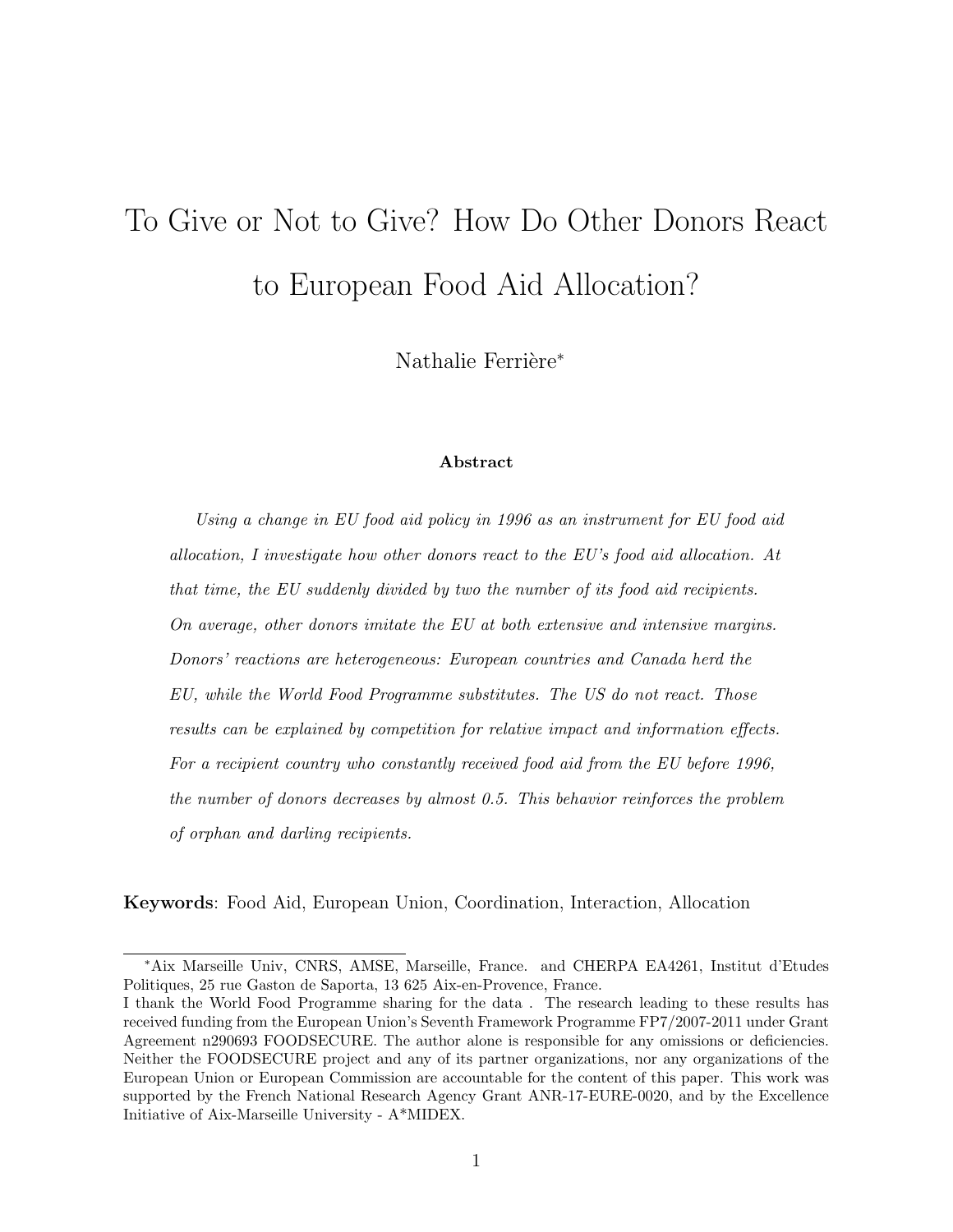## Introduction

In 2017, while the United States (US) provided more than 1.4 million MT of in-kind food aid valued at \$1.7 billion, they announced a reduction of about 32 percent of its food aid budget, asking other donors 'to do their fair share'. The leading donor expected others to substitute. However, some practitioners warned of a negative snowball effect, arguing that 'the U.S. government [. . . ] catalyze contributions from other donors' (Nancy Lindborg). The way donors interact will critically affect the food supply for recipient countries. If donors imitate other donors, a decrease in food aid from one donor may lead to detrimental effects for health [Quisumbing, 2003]. While if donors tend to substitute, it mitigates the impact. It also affects the way donors can coordinate.

Three donors may particularly induce reactions because of their status and size: the US, the European Union (EU) and the World Food Programme (WFP). The EU is the second donor, providing about 10 percent of total food aid. EU member states add a further 10 percent through their bilateral program and are obviously influenced by the EU allocation, a point documented below. More importantly the EU is a key player on development and humanitarian assistance. It is reflected by the major role the EU played in the WFP since its creation even if it is not the largest contributor [Barrett and Maxwell, 2005]. Second it has been a leading component of the reforms of the Food Aid Convention (FAC) in 1999 and 2011 that promote a shift from  $food \text{ } aid$  – driven by donors' surplus – to *food assistance* – driven by recipients' needs. Moreover, the EU was one of the first donor promoting innovative delivery systems such as local purchases. Finally, the EU provides an example of successful reform to disentangle agricultural policies and food aid policy conversely to the US. The WFP is the logistics leader on delivery and a coordination device and play a role of advocacy. All these aspects were awarded in 2020 by the Peace Nobel Price.

Many factors suggest that interactions among donors are likely to occur in the case of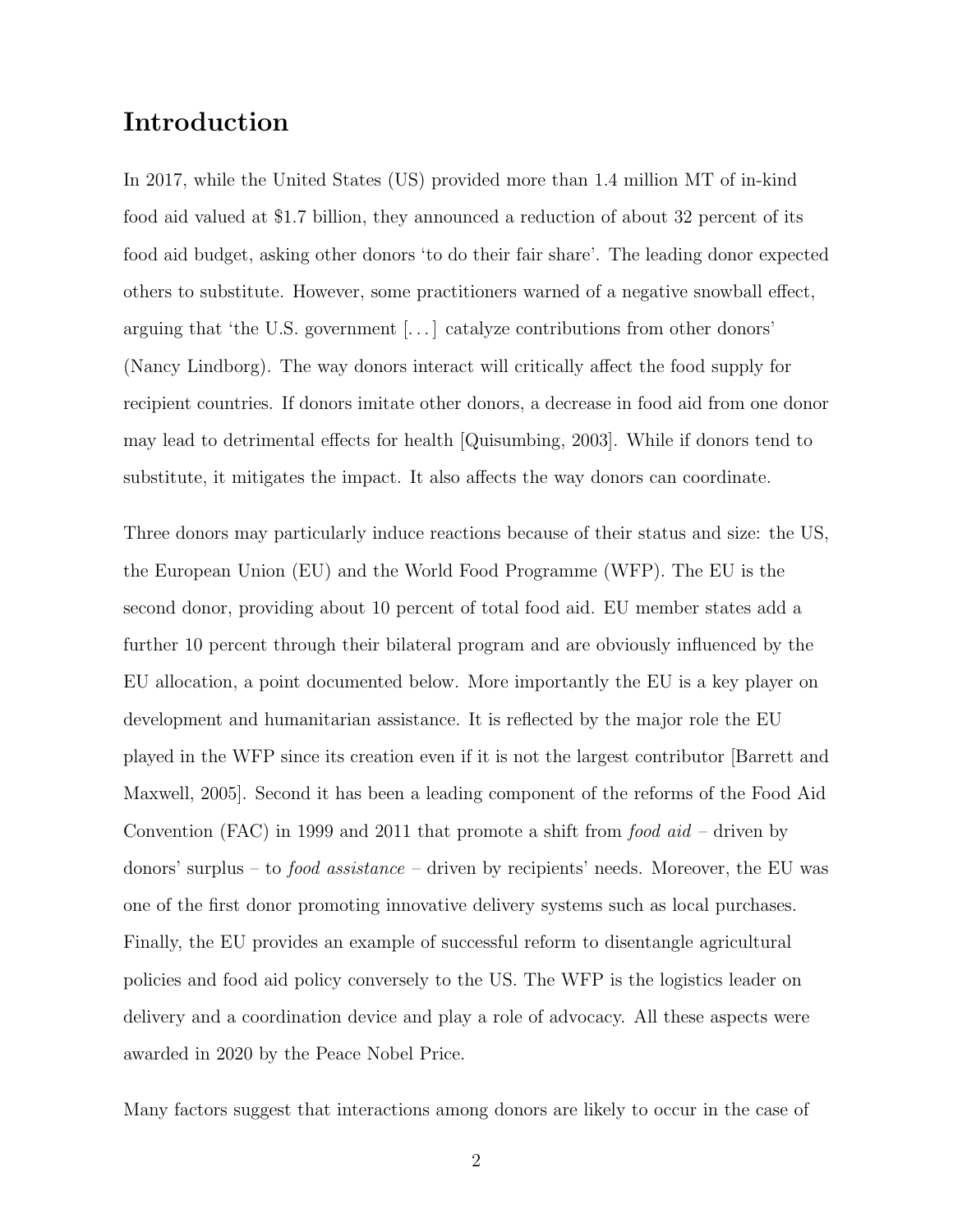food aid even if food aid is seen by the general public as more humanitarian in nature and more oriented towards recipient needs than general ODA. Indeed it has already been shown that the allocation of food aid depends on donors' interests [Neumayer, 2005].<sup>1</sup> For instance in the late 1990s food aid delivery to North Korea was delayed to incite the regime to keep in peace negotiations. Food aid can be used to put pressure on recipients; hence it could also be a way to compete with or put pressure on other donors as ODA. Second the allocation of food aid is more publicized than for ODA: "when a state gives emergency food aid to starving people in another state, it rarely happens without notice and fanfare.  $\left| \ldots \right|$  The ceremonies of this status demonstration include having as many witnesses as possible." [Aaltola, 1999]. Labels and emblems are clearly specified on food to enhance the identity of the donor – its flag on the rice bag for instance. In an individual context, Vesterlund [2003] shows that public announcements by some donors affect donations from others. The visibility of food aid donors increases the likelihood of having such strategic interactions among donors. In the Indian context, Besley and Burgess [2002] show that public food provision is more politicized than calamity relief and its provision depends more on political cycle because of the visibility factor. Third, the issue of coordination has emerged long before the 2005 Paris Declaration. The FAC in 1967 provided "a framework for cooperation, coordination and information-sharing among members to achieve greater efficiency". Hence given the historical background and the specificity of food aid relative to other types of aid, it seems more likely to observe strategic interactions between food aid donors than in other types of aid. At least one case of strategic interaction has already been documented by political scientists. Kim [2011] investigates how China and the US allocate food aid to North Korea and show that they strategically react to each other because they compete for leadership in this geographical area. Many studies examine food aid allocation in general [Zahariadis et al., 2000] and show

high persistence in the allocation of aid but few articles discuss donors' interactions.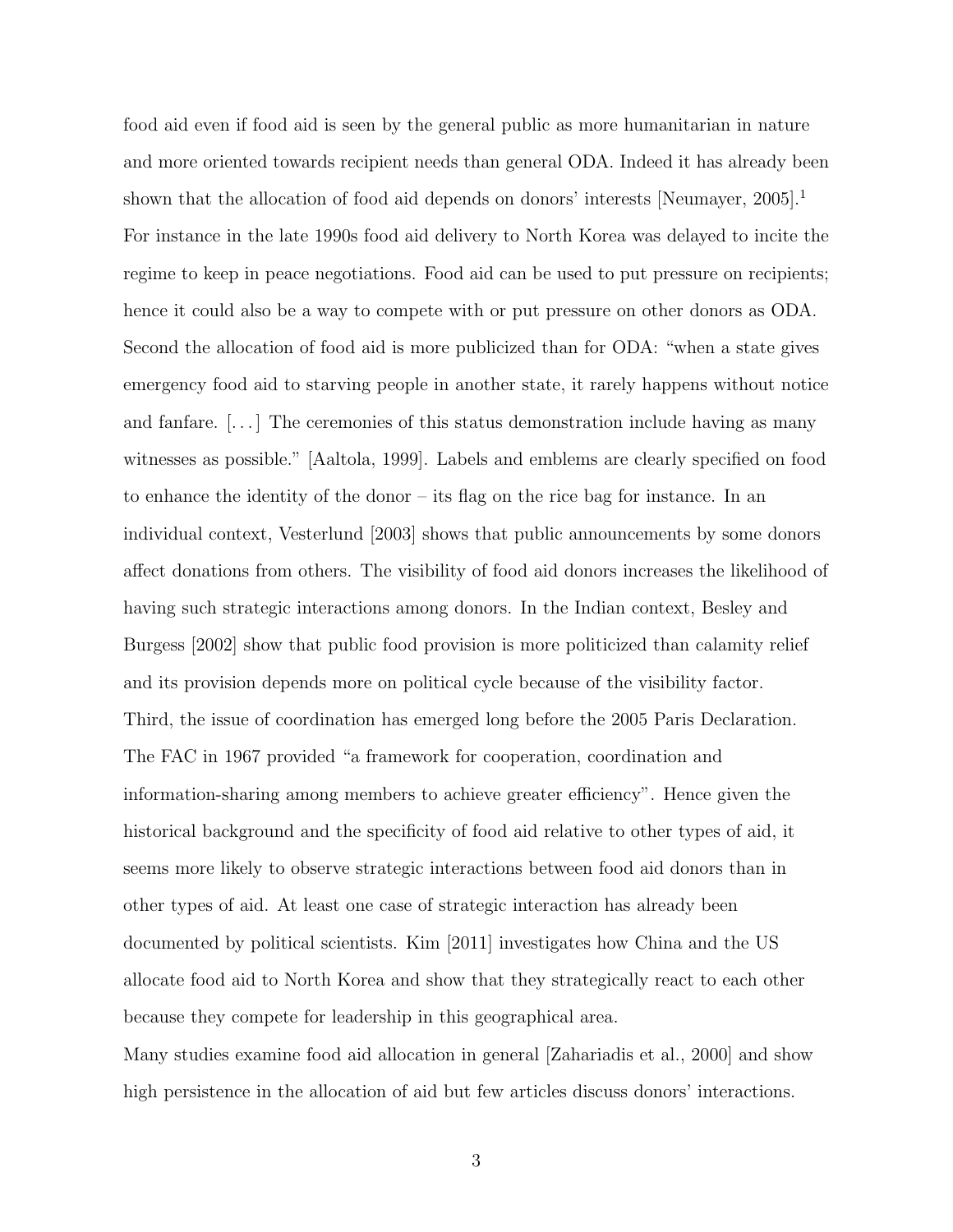Kuhlgatz et al. [2010] simultaneously estimate food aid allocation for various donors and allow correlations among donors. They interpret the positive correlation as a sign of donors acting jointly. However, donors may react to each other for reasons than aid coordination. The empirical literature on donor interactions in the case of ODA is vaster but remaining limited. Frot and Santiso [2011], using methods from finance, show small but significant interactions – that they call "herding behavior": if a donor increases its aid, this results in a more than 1-for-1 increase for the recipient, as other donors step in. Fuchs et al. [2015] look at overlapping aid allocation that they interpret as a lack of coordination, given the risk of duplication.

Using panel data, Davies and Klasen [2019] find a small but significant positive effect of other donors' aid on the amount of aid provided by a particular donor. They carefully do not interpret their results as coordination. They also provide some rationale on what could generate positive or negative dependencies in donor allocations. Galiani et al. [2017] relies on an exogenously determined eligibility threshold based on concessionary International Development Association (IDA) loans. They find that bilateral aid is significantly reduced when a country crosses the cut-off. They also find large heterogeneity across donors, especially between EU member countries and non-EU countries.

This article provides new evidence of such behavior for food aid donors. Precisely, I estimate the causal effect of the EU allocation decision on the allocation of other donors at the extensive and intensive margins. The identification exploits the exogenous variation in the timing of the reform of EU food aid policy in 1996 to construct an instrument for EU food aid allocation. If the EU stops allocating aid to a recipient country, it decreases by 5.7 percentage points the probability of receiving food aid from another donor. However, donors are heterogeneous: the US and small donors do not react to the EU allocation. Canada with a relatively similar budget imitates the EU as well as European donors. Those effects can be explained by differences in budget size.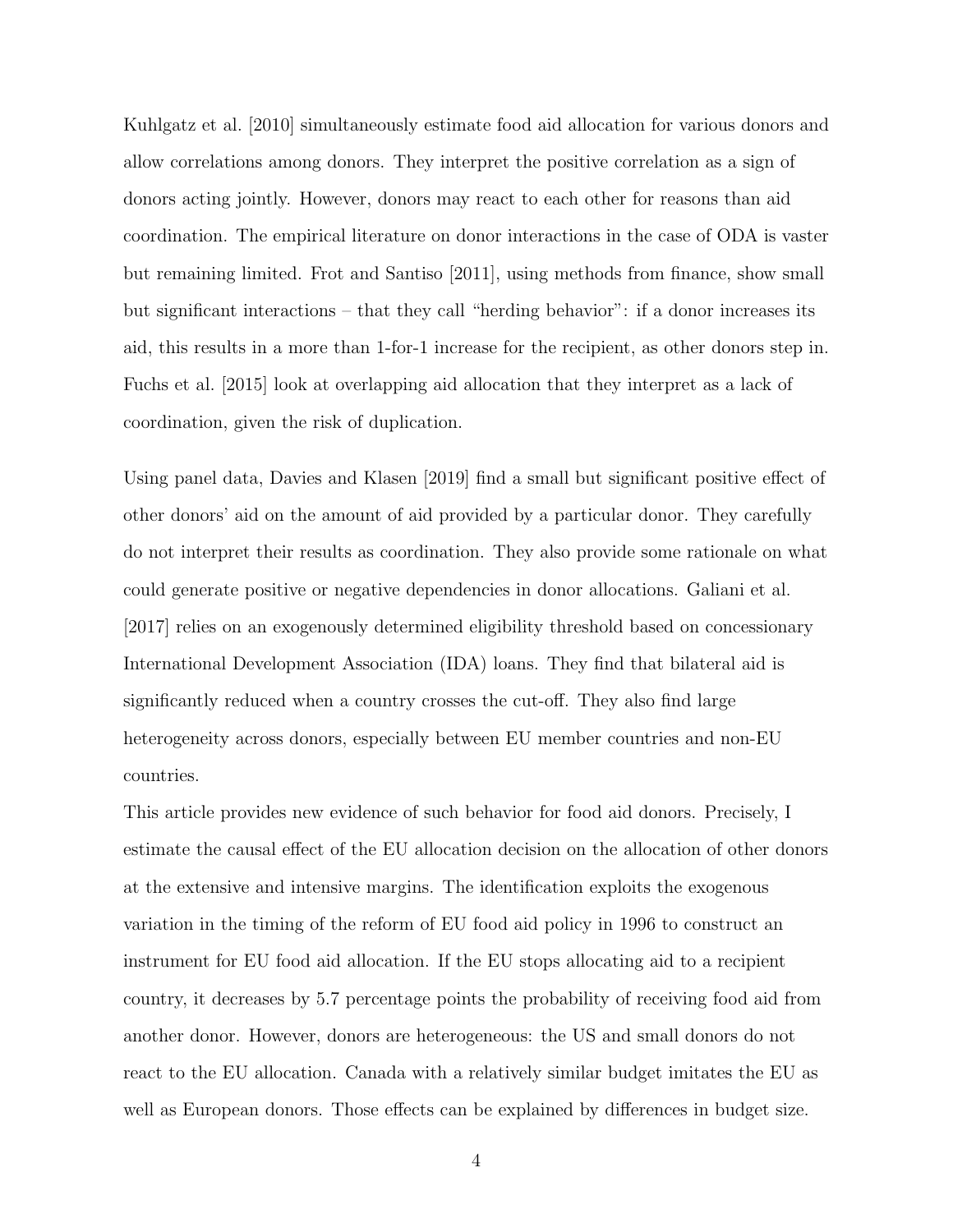Only the WFP substitutes the EU. Those results can be explained by competition for relative impact and information effects.

## 1 Theoretical considerations

Following the distinction between public good and private properties of aid [Mascarenhas and Sandler, 2006, Bourguignon and Platteau, 2015] and based on Annen and Moers [2016] theoretical framework, I develop arguments to assess how donors should react to the EU.

A donor who alleviates hunger through food aid provision cannot prevent other donors from benefiting, even if their participation is ineffective. As a classic consequence of public good provision, the allocation of food aid from one donor should lead to free-riding effects. The donor would stop its own allocation but obtain the benefits from the allocation of other donors. As a result, donors who only value public good aspects of food aid should substitute for the EU's withdrawal. The existing literature shows that bilateral donors favor private interests while multilateral donors focus more on recipients [Barrett and Heisey, 2002]. The first hypothesis is:

#### H1: As a multilateral donor, the WFP should substitute for the EU allocation.

Annen and Moers [2016] develop a model in which size matters because donors react to each other because their objective is to maximize the relative impact of aid. The best strategy for small donors is to substitute. They do not allocate aid to all recipients, unlike large donors. On the contrary for a large donor, if the budget size is similar to another large donor, the best strategy is to compete; hence to strategically complement the EU allocation. If the budget is higher, the donor will fragment its aid but do not consider the allocation from the other donors. The US is a large relative to the EU, Canada and Japan have a similar budget. Other donors are small donors. The second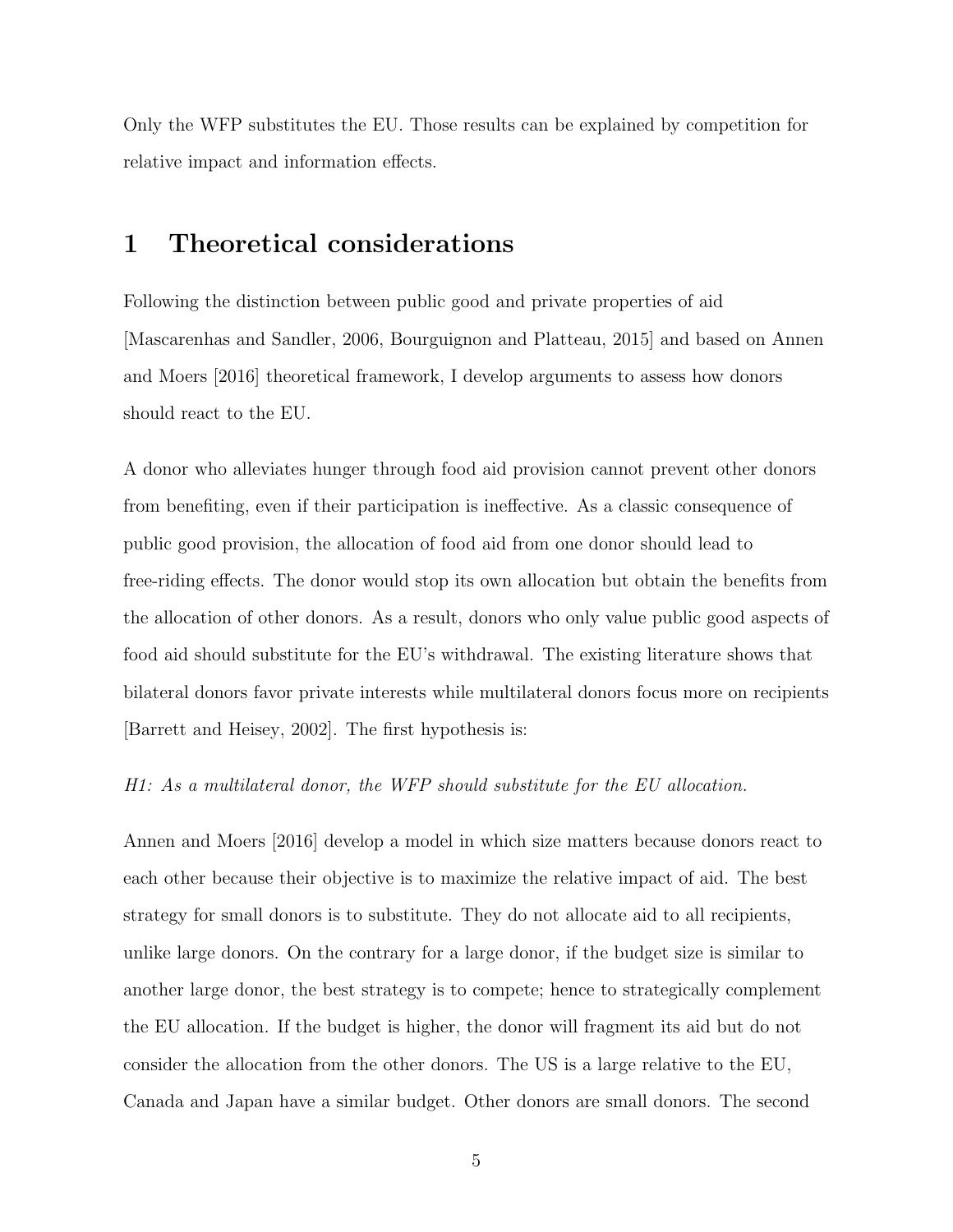hypothesis is:

H2: If budget size is a major driver of donor interactions, the US should not react to the EU; Japan and Canada should imitate the EU while other donors should strategically substitute for the EU.

For European donors, information can fulfil a dominant role. The EU has larger capacities to conduct need assessment. They could interpret EU allocation as a signal for needs. This argument holds also for small non-European donors for whom information is relatively costly. In addition, information sharing within the EU is cheaper than between other countries because of the institutional framework. Hence,

H3: For EU members and small countries, the information effect can offset the size effect and lead to herding behavior.

Others donors may use food aid to secure an extensive list of private objectives leading to herding behavior: export promotion, diplomatic influence, labelling effect, need for visibility. . . The literature shows that some donors, such as France, the US and Germany, favor more such interests [Berthélemy, 2006] it should reinforce the herding effect. Some donors, such as Scandinavian countries, are looking for a good reputation [Gates and Hoeffler, 2004] mitigating herding effect by specializing on neglected recipients.

H4: The herding effect should be higher for Germany and France than for Scandinavian countries.

Finally donors may not react at all to the allocation of other donors if they are indifferent between public good and private aspects.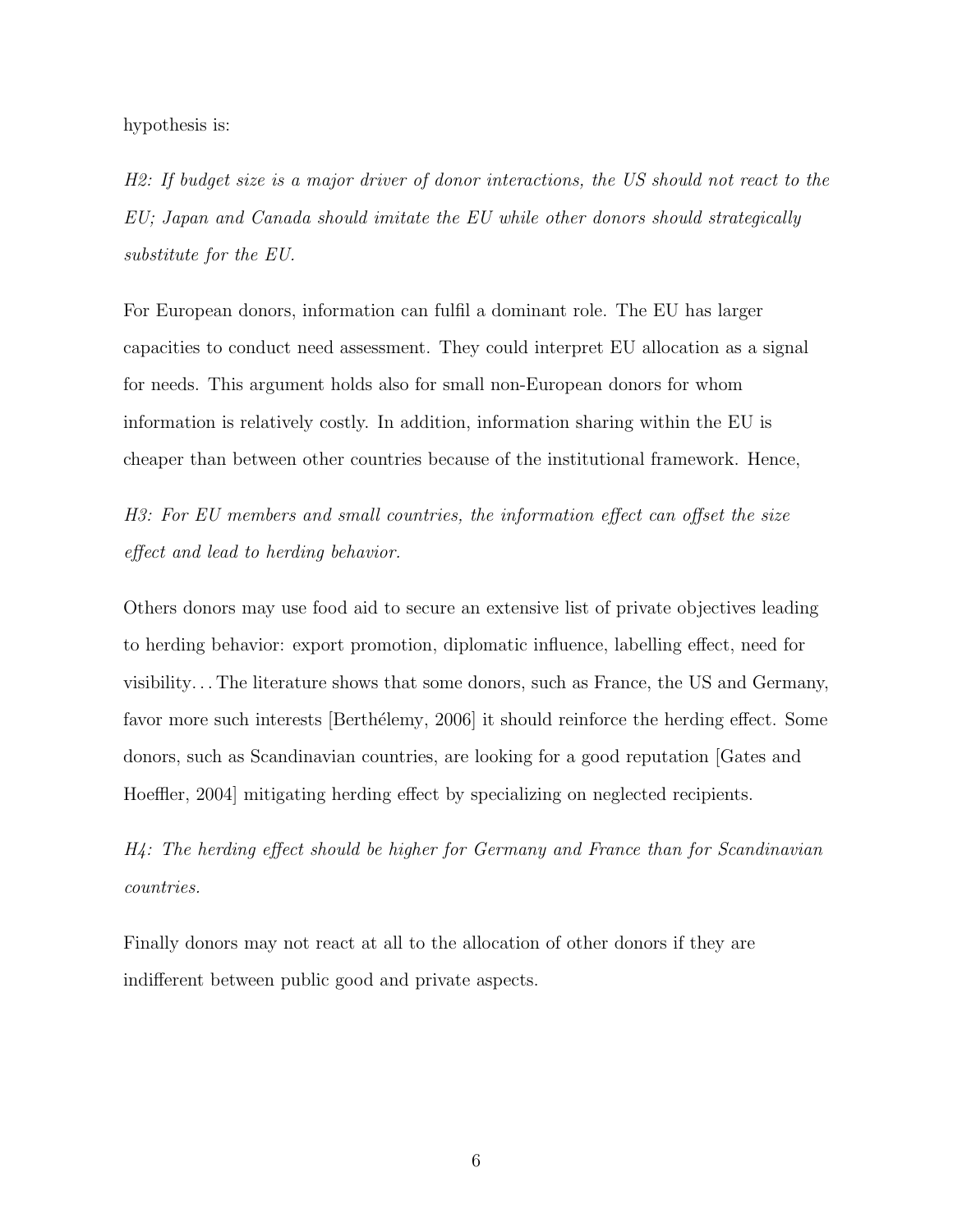## 2 Empirical strategy

#### 2.1 Data and Method

Data come from the INTERFAIS database [WFP, 2011]. A food aid flow is defined by a donor d, a recipient  $r$ , and a year t. The sample is composed of 144 recipient countries between 1988 and 2011. I focus on donors which have allocated food to at least one recipient every year since 1988. This comes out to 21 donors (see table 5 for a list). They represent about 96 percent of total food aid. Regular donors are more likely to react to EU food aid allocation as food aid represents an established program. Here, EU food aid allocation is the one decided by the European Commission and does not include bilateral programs of EU member states.

Between 1988 to 2011, food aid quantities were divided by more than three, from 13.5 million tons of commodities to 3.6 million tons. Except the US for which we can observe a U-curved trend and the WFP that increased its aid, all donors decreased their aid. However, food aid remained an important source of food commodities for some countries like Ethiopia [Ferrière and Suwa-Eisenmann, 2015]. Additionally, projections on food security including climate change are quite pessimistic [WFP, 2017].

In this context, the EU has played a key role as a food aid donor. The EU is the second donor in the world after the US. In 1988, EU food aid represented almost 18 percent of global food aid. This share dropped to 10 percent in the 2000s. However, in the 2000s, 42 percent of recipients received food aid from the EU who is, in 68 percent of cases, among the top three donors.

Figure 1 provides the annual number of unique recipients by groups of donors: the EU, EU member donors, and non-EU member donors. Before 1996, the trend is similar. The EU experiences a specific pattern after 1996, with a sharp decrease in the number of food aid recipients which was divided by two. It is the consequence of the food aid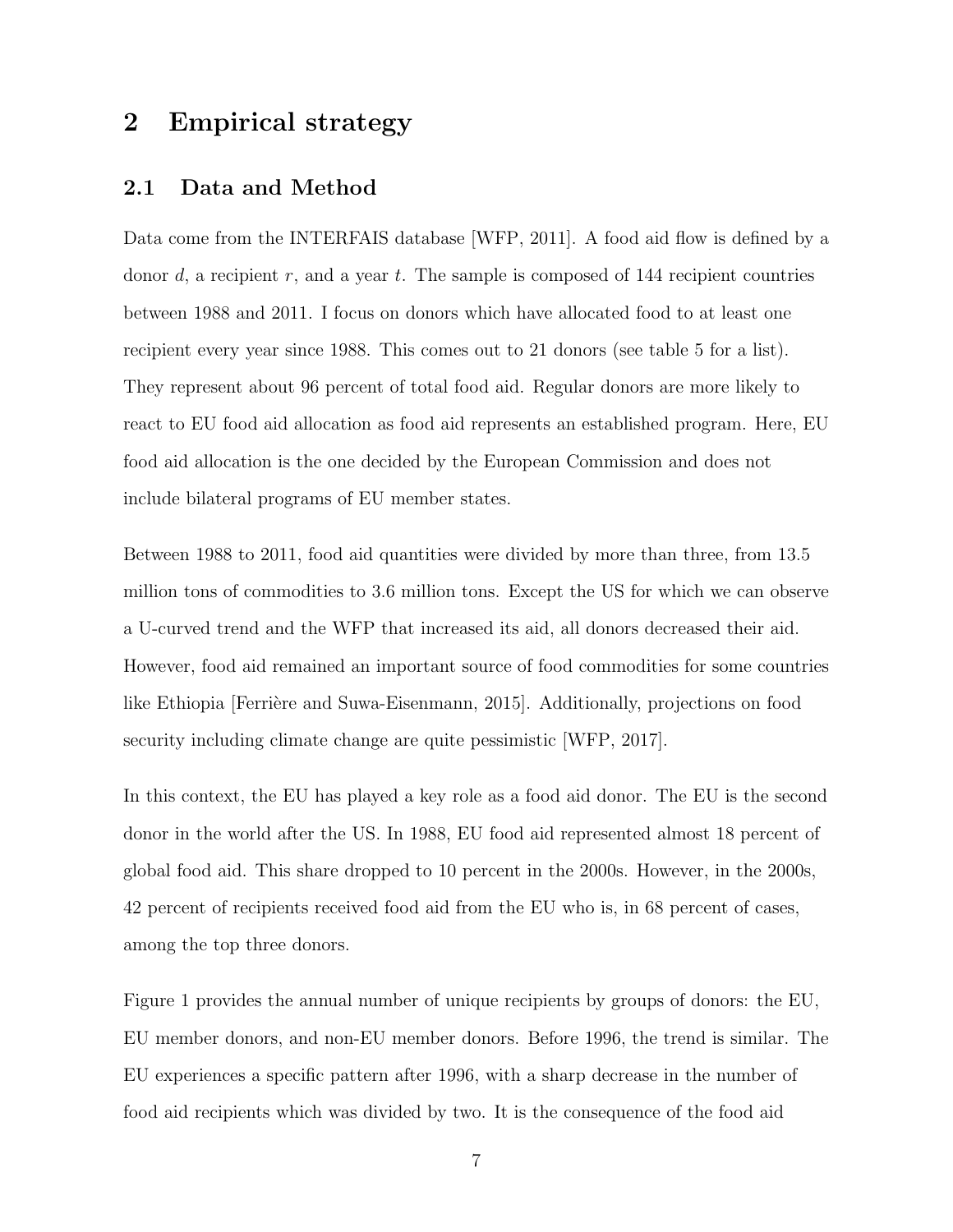reform I will present.

I investigate how donors react to EU food aid allocation controlling for other determinants like recipients' needs and geopolitical bilateral effects,  $X_{r,t-1}$  and  $X_{dr,t-1}$ . I consider the following specification:

$$
FA_{drt} = \beta FA_{EUrt} + X_{dr,t-1}\Gamma_1 + X_{r,t-1}\Gamma_2 + \phi_{dt} + \phi_{dr} + \epsilon_{drt}
$$
\n<sup>(1)</sup>

The dependent variable,  $FA_{drt}$ , is a dummy equal to one if the food aid allocated by donor d reaches recipient r at time t.  $FA_{EUr}$  is a dummy equal to one if the EU food aid reaches recipient r at time t.  $\phi_{dt}$  and  $\phi_{dr}$  are fixed effects.

I focus on the 0/1 decision to give rather than on quantities because it is easier for a donor to anticipate whether the EU will allocate food aid to a recipient, rather than the exact amount delivered especially for in-kind aid. Next, I look at quantities.

Allocation decisions are often announced before food aid reaches the recipient country. Donors are more likely to react promptly to this type of announcement rather than once food aid has been distributed. Thus, I use the contemporaneous EU allocation rather than that of the previous year. <sup>2</sup>

Controls are lagged to consider the time required to deliver aid. The decision is more likely based on past needs. I control for population size, domestic grain production per capita, and GDP per capita. I introduce the share of refugees and internally displaced populations in recipient countries. I include a dummy equal to one if the recipient country suffered from a natural disaster at time  $t - 1$ . In the case of a large-scale disaster, food aid delivery could be fast. Hence, I also introduce contemporaneous disaster. I control for conflict within the country and the number of contiguous conflicted countries. Many articles suggest the effectiveness of aid depends on the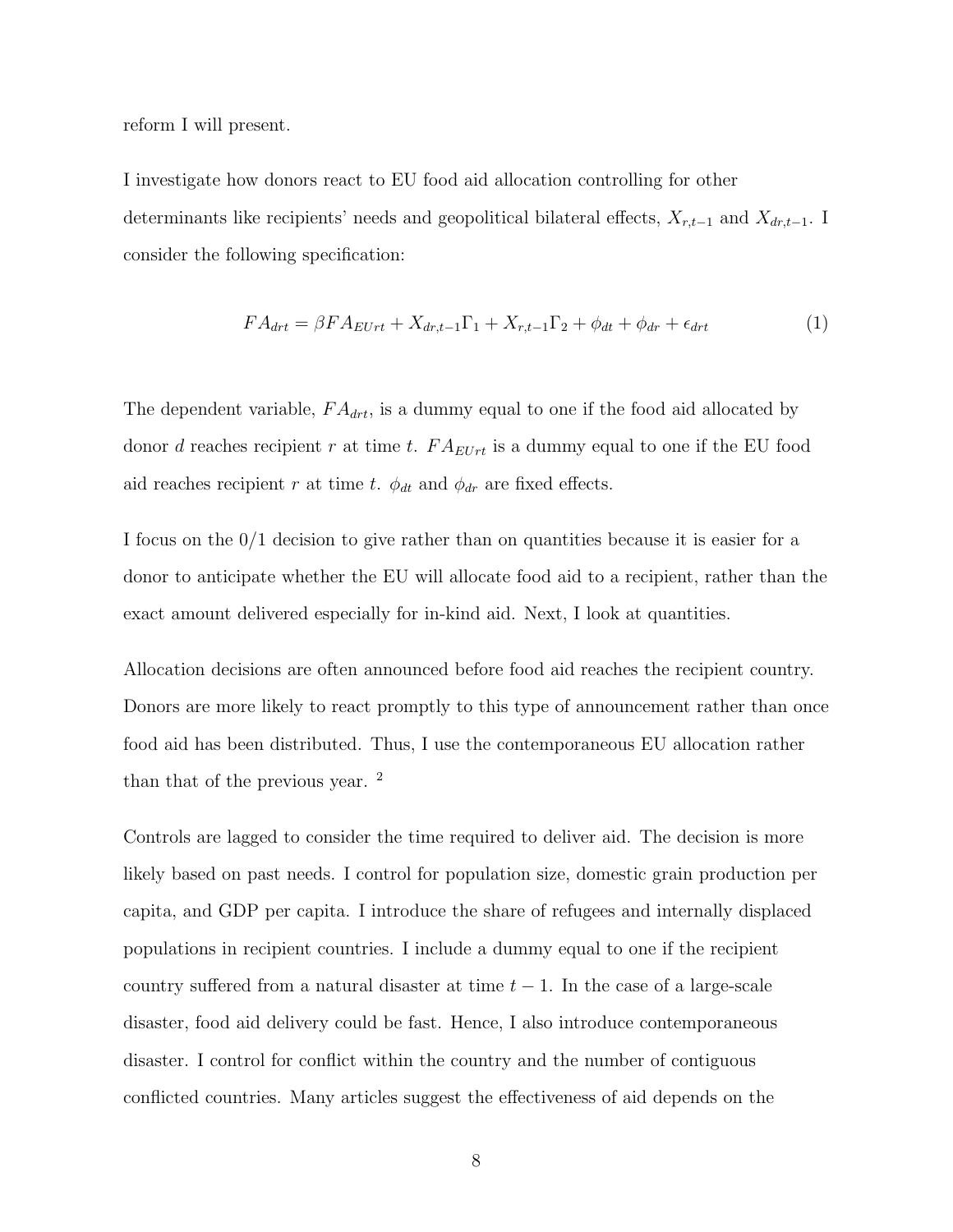quality of the recipient country. Therefore, donors are more likely to allocate aid to countries with better institutions. Hence, I include a democracy index (Polity IV) and two indicators of civil liberties and political rights.

 $X_{dr,t-1}$  represents a vector of time-variant variables specific to the donor-recipient pair capturing changes in the bilateral relationship which can affect the donor's willingness to give. The most critical factor is the type and quality of diplomatic relationships, proxied by the UN vote similarity index [Strezhnev and Voeten, 2012]. The allocation of food aid may depend on whether a donor delivers other types of aid like development aid. Thus, I include the current amount of ODA, excluding food aid.<sup>3</sup> Table A.1 in Appendix A provides descriptive statistics of the control variables.

I allow time effects to differ across donors with donor-year fixed effects,  $\phi_{dt}$ : this accounts for donor-specific trends in food aid budget or for electoral cycles that can affect the allocation of aid [Tingley, 2010]. Hence it captures specific donor trend in food aid allocation.  $\phi_{dr}$  is the donor-recipient pair fixed effects that capture time-invariant specificities. For instance, ceteris paribus, France tends to allocate more food aid to former colonies.

Concerning the estimation strategy, I estimate the equation with a linear probability model with fixed effects. Indeed, the inclusion of donor-recipient fixed effects and time fixed effects is more important for the estimation strategy than the range of predicted values. Standard errors are clustered at the recipient and year level.

The coefficient of interest,  $\beta$ , is the estimated effect of food aid allocation by the EU in country r on the probability of participation of donor d in country r.  $FA_{EUT}$  is endogenous because of two problems: omitted variables and reverse causality. First, donors may react to similar shocks for which I do not have reliable data or which I do not observe at all. For instance, in 1984, the BBC launched a global media campaign to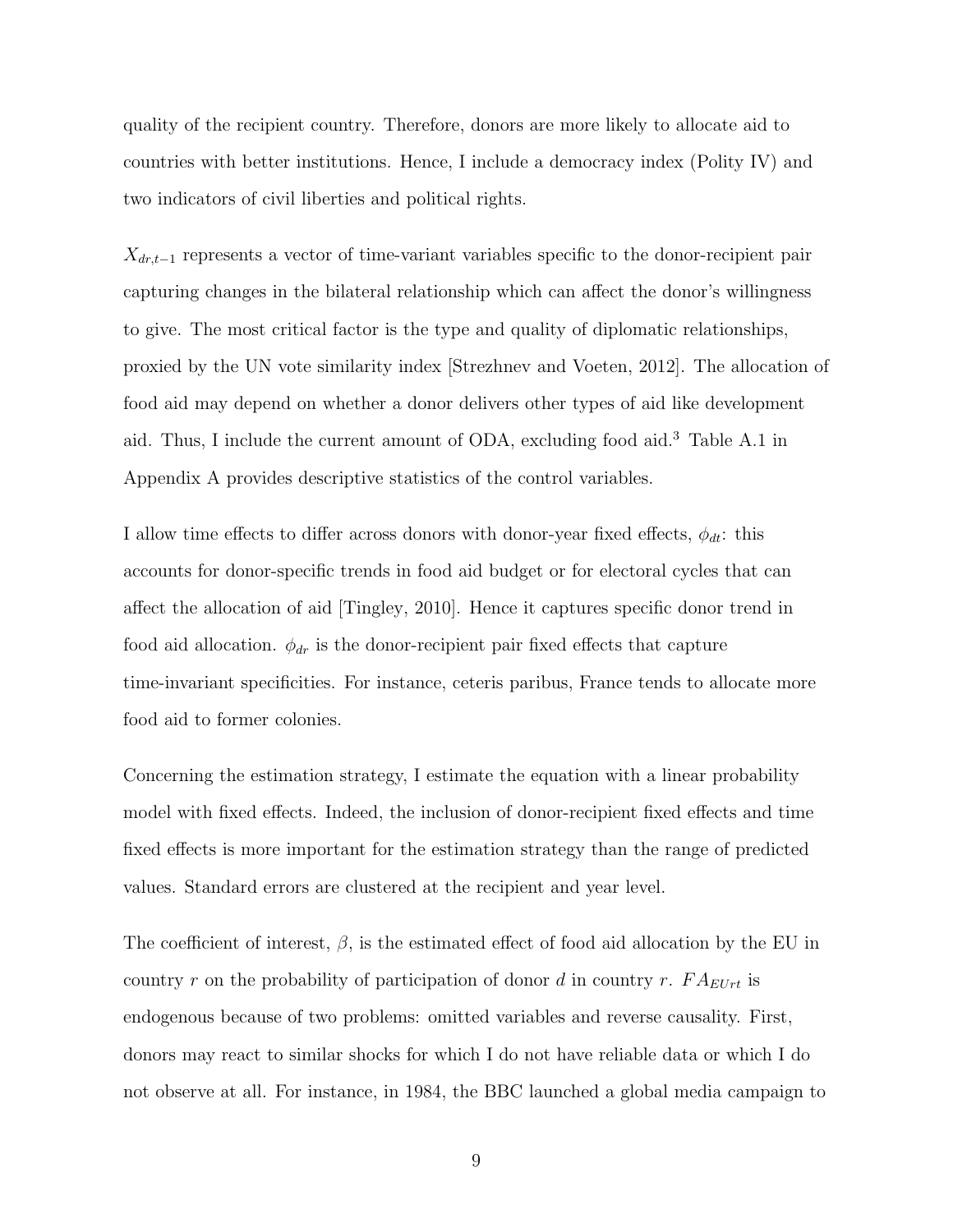inform people about the famine in Ethiopia. In reaction, governments increased their food aid to Ethiopia. As I do not have reliable data on all media campaigns, I cannot control for these recipient-related common shocks.

Second, the EU itself may react strategically to the allocation of other donors. One could argue that using the previous allocation by the EU  $(FA_{EUrt-1})$  solves the problem of endogeneity. However,  $FA_{EUrt-1}$  could still be endogenous in case of 'dynamics among the unobservables' as pointed by Bellemare et al. [2017]. If  $FA_{EUTt-1}$  is correlated with the error term  $\epsilon_{drt-1}$  and shocks are auto-correlated,  $FA_{EUr-1}$  is still correlated with  $\epsilon_{drt}$ . It is plausible as food aid allocation is quite persistent over time.

#### 2.2 Instrumental Strategy

To provide causal evidence, I instrument the EU allocation using a natural experiment, which is a substantial reform of the EU food aid policy ratified in 1996. The identification strategy relates to Werker et al. [2009] and Nunn and Qian [2014].

Before 1996, EU food aid was supply-driven. Since 1967, EU food aid had been closely linked with the Common Agricultural Policy (CAP), both policies were related to European regulation. The primary purpose was to run down the agricultural surplus. Thus, the EU reaction to recipients' needs was slow [Clay et al., 1996], and food aid was allocated to numerous countries.

At the beginning of the 1990s, the EU progressively abandoned agricultural subsidies and target prices and purchases, causing a decrease in EU stocks in line with the negotiation of the Doha Round. So did food aid quantities. In parallel, the EU was criticized within the development assistance community for slowness and unpredictability of delivery. Hence, after the European Parliament election in 1994, the EU decided to launch an external evaluation of its food aid program.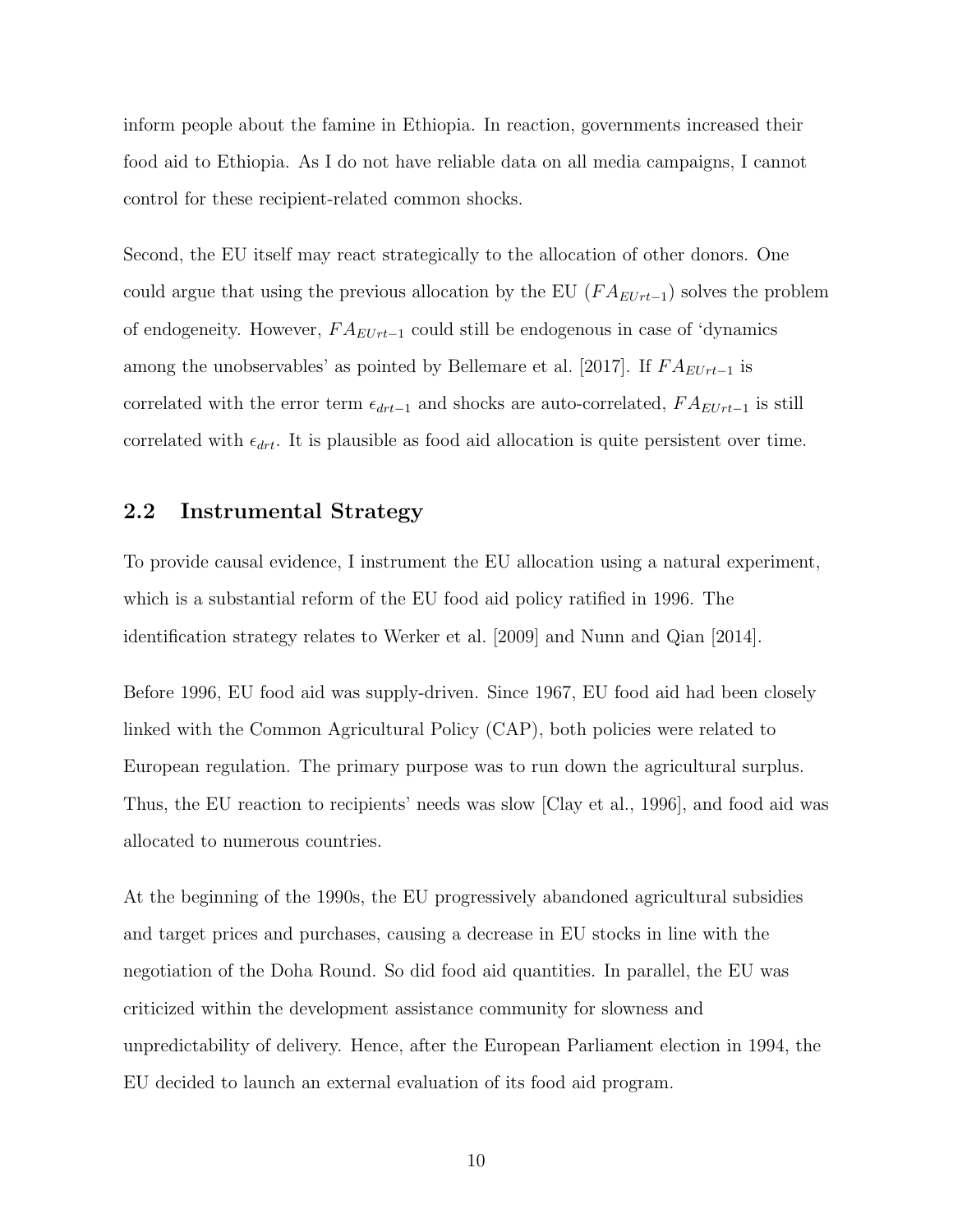The evaluation was the primary source of recommendations for the reform which was adopted on June 27, 1996. The report stressed that targeting was poor. Countries with chronic food insecurity were not more targeted than countries with low levels of needs. Moreover, these countries frequently received limited amounts and on a one-time basis. The report suggested concentrating food aid on a limited number (around 15) of low-income countries, chronically in food deficit. Besides, it recommended that the EU be able to respond to specific circumstances like a temporary food aid gap.

The new Council Regulation (EC) No 1292/96 [1996] of 27 June 1996 adopted many recommendations presented in the report. Food aid principles were clearly expressed: aid should promote food security related to poverty, reduce food aid dependency, and food aid should be coordinated among EU member states. Food aid meant to alleviate chronic food insecurity should be provided only to countries involved in a coherent national food strategy oriented towards the poor. The EU should evaluate needs based on food deficit and food security through specific indicators.

The reform resulted in one fundamental change in aid allocation. The EU reduced the number of recipient countries (see Figure 1). The regulation should have affected quantities. However, the overall budget for food aid (including emergency food aid) decreased. Thus, just after the reform, the quantities received by remaining recipient countries did not increase despite the concentration on a more limited number of recipients (see Figure A.1 in Appendix A).

I will use this exogenous time variation – from other donors and recipients' perspective – in the EU allocation as an instrument of the probability of receiving food aid from the EU. To identify a causal effect, I need to introduce cross-country variation. I use the fact that the reform did not affect all recipient countries uniformly. Countries that received food aid regularly before 1996 were more affected in absolute terms by the reform than countries that received it irregularly. To illustrate this point, I divide the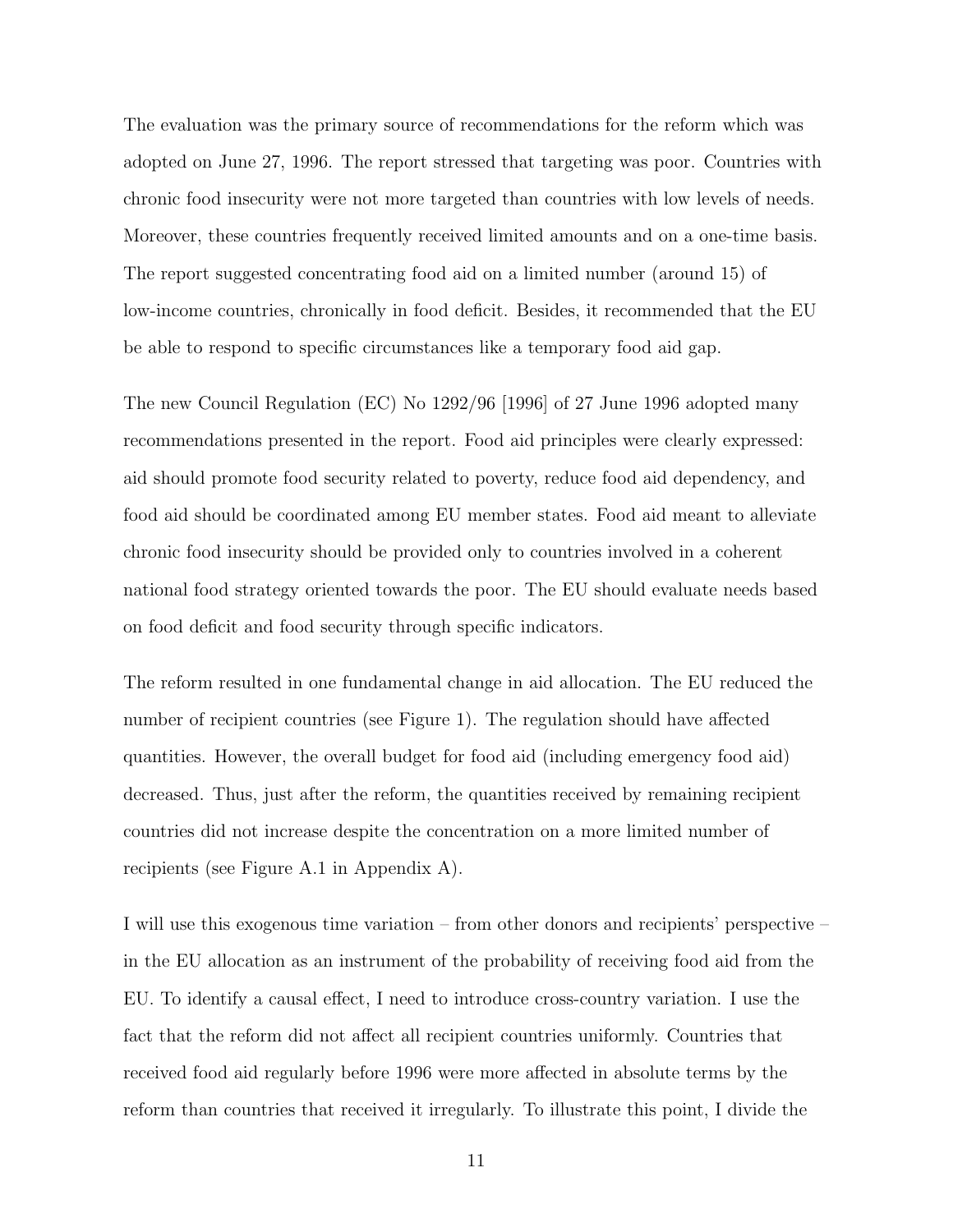countries into two groups, based on the frequency at which they received food aid from the EU before 1996.

Figure 2 shows that there is a noticeable drop in the probability of receiving food aid from the EU among regular recipients before 1996. Irregular recipients (below median) are also affected by the reform, but the impact is slighter. Regular recipients are on average poorer and more populous; they are also more likely to be affected by a natural disaster or a conflict than irregular. Table 1 provides descriptive statistics on the number of recipients by type of donor depending on recipient's type and before and after 1996. It suggests a larger decrease in the number of regular recipients also for other donors.

When controlling for the levels of the interacted variables, this interaction term is excludable to country-specific variables because the timing of the reform is unrelated to recipients' needs. Given the timing of the reform and its heterogeneous impact, I instrument the EU allocation in Equation 1 as follows:

$$
FA_{EUrt} = \lambda Reform_t * P_r + X_{dr,t-1} \Gamma_3 + X_{r,t-1} \Gamma_4 + \phi_{dt} + \phi_{dr} + \epsilon_{drt}
$$
 (2)

with  $Reform_t$  a dummy equal to one if the reform has been implemented (that is  $t > 1996$ ) and  $P_r$  the country's probability of receiving food aid from the EU before 1996.  $P_r$  is equal to  $\frac{1}{8}\sum_{t=1988}^{1995}FA_{EUrt}$ . It is the share of years before the reform when a country  $r$  received food aid from the EU. I do not compute the probability over the whole period but only before the reform to avoid capturing the impact of the reform.

The instrument uses variations induced by the reform across recipients as the reform did not affect them uniformly. Given figure 2, I expect  $\lambda$  to be negative: the more often a country received food aid before the reform, the larger the drop in the probability of receiving food aid after the reform. The interaction term allows me to include year-donor fixed effects in the first-stage equation 2, to control for changes over time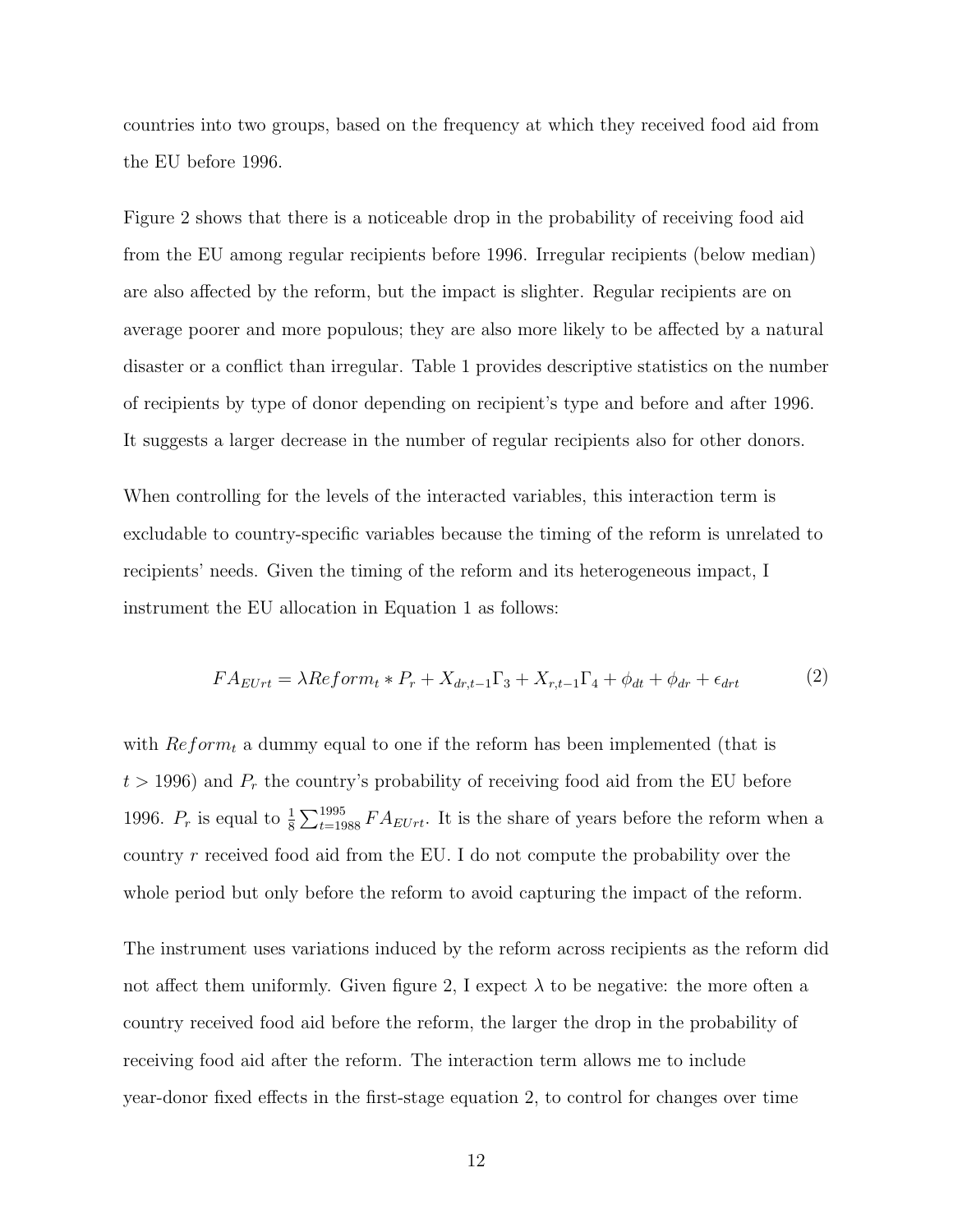that could be spuriously correlated with EU food aid allocation patterns.  $\phi_{dt}$  also captures the direct and uniform impact of the reform on recipients.  $\phi_{dr}$  controls for the direct time-invariant impact of  $P_r$  on  $FA_{EUrt}$ .

The EU had to cut some countries once it had less food to distribute. This could be related to some characteristics, for which the evolution after 1996 is different. Hence, I include interactions between the controls and the timing of the reform,  $X_{drt} * Reform_t$ . As other donors have a decreasing trend in food aid budget, I include such interaction terms in the second-stage equation. Indeed, a common appraisal of how a recipient will be affected by shutting down food aid may drive part of the donors' behavior. Hence, I estimate the following two equations:

$$
FA_{EUrt} = \lambda Reform_t * P_r + X_{dr,t-1}\Gamma_3 + X_{r,t-1}\Gamma_4
$$
  
+ $X_{dr,t-1} * Reform_t\Gamma_5 + X_{r,t-1} * Reform_t\Gamma_6 + \phi_{dt} + \phi_{dr} + \epsilon_{drt}$  (3)

and

$$
FA_{drt} = \beta FA_{EUrt} + X_{dr,t-1}\Gamma_1 + X_{r,t-1}\Gamma_2 + X_{dr,t-1} * Reform_t\Gamma_6 + X_{r,t-1} * Reform_t\Gamma_7
$$
  
+ $\phi_{dt} + \phi_{dr} + \epsilon_{drt}$  (4)

A specific concern arises for EU member states. The reform may have induced bilateral reforms in line with the EU's reform. I have not obtained any evidence of reforms of food aid policy at the national level in the years around the EU reform. I have found concerns France which assessed its programs [Thirion, 1996].<sup>4</sup> I am thus aware that even in the absence of a formal reform, this assessment may have shaped bilateral food aid policies.

EU members may have influenced the allocation of EU food aid before and after the reform, especially the largest member countries. The way the EU Commission decides on the allocation and the exchanges with EU representatives seem to prevent manipulation.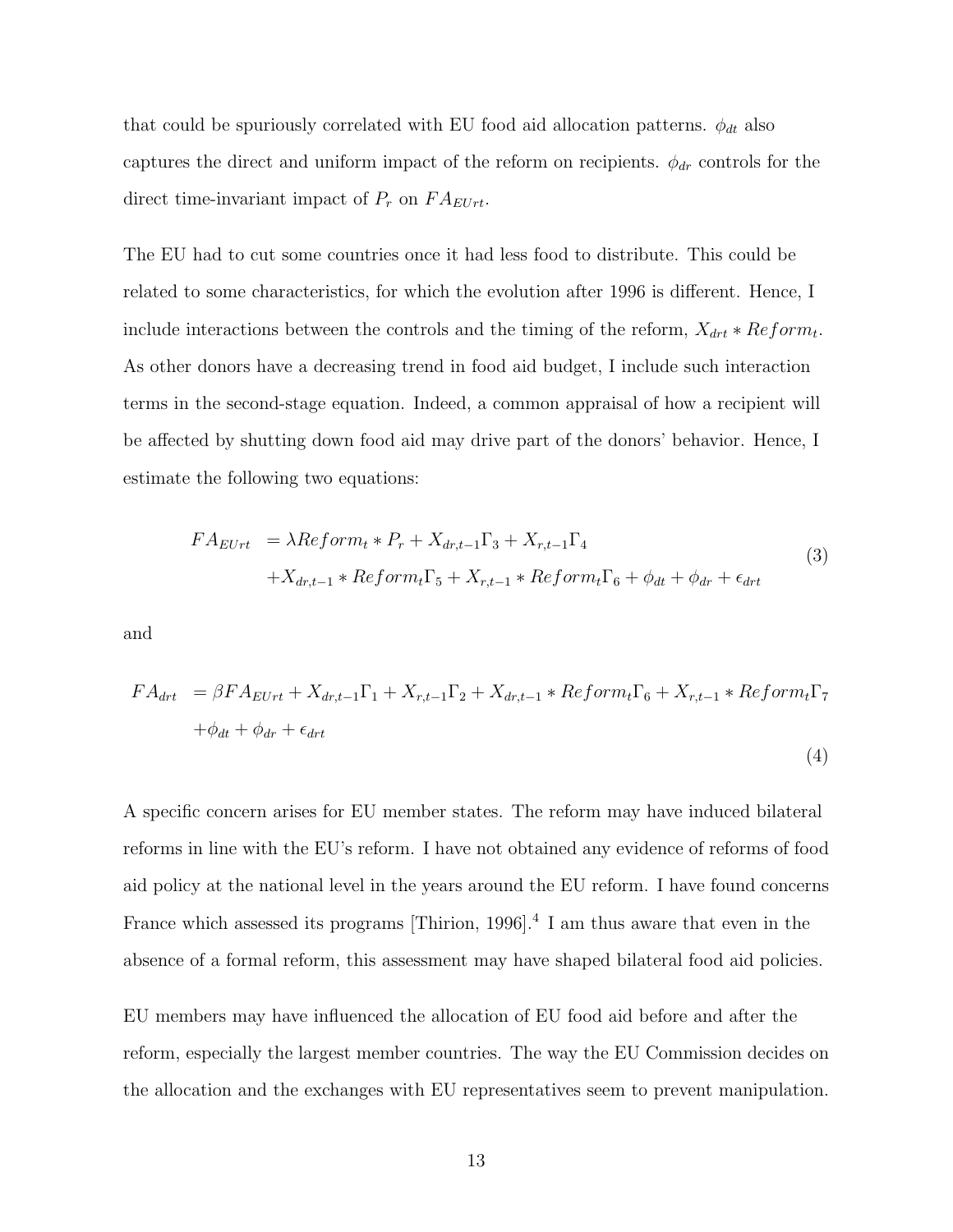Depending on recipients' requests, the Commission first establishes proposals of food aid allocation. Next, the Food Aid Committee, which includes civil servants from the Commission and EU representatives, agrees or disagrees with the proposals made by the Commission. In practice, the Committee has never rejected a proposal [Clay et al., 1996]. The role of the Food Aid Committee has decreased over the years and is now negligible. The Commission has been much more independent.<sup>5</sup> It has been shown that holding the presidency of the Council of the European Union may affect foreign aid allocation [Aronow et al., 2017]. [Gehring and Schneider, 2018] show that the nationality of EU commissioners also matters for the allocation of the European budget. During the reform period (1995-1997), only small donor countries held the presidency as for the Commissioner for Development and Humanitarian Aid and Civil Protection nationality.

Nevertheless, given these specific concerns regarding EU member states, I first focus the analysis on non-EU regular donors, which include the two largest donors, the US, and Japan. I include them afterward and see how the results are affected.

### 3 Results

#### 3.1 Baseline

The OLS estimates of Equation 4 for donor allocation are reported in the first lines of Table 2. Column (1) controls only for fixed effects. Column (2) includes a range of time-variant variables,  $X_{rt-1}$ , as well as those controls interacted with the timing of the EU reform. In column (3), additional controls are related to the quality of the recipient's government. Column (4) includes time-variant donor-recipient variables,  $X_{drt-1}$ . The coefficient of interest is positive and significant at the one percent level. The relationship tends to weaken with the inclusion of additional controls.

The first stage of the 2SLS estimation shows a strong negative correlation between the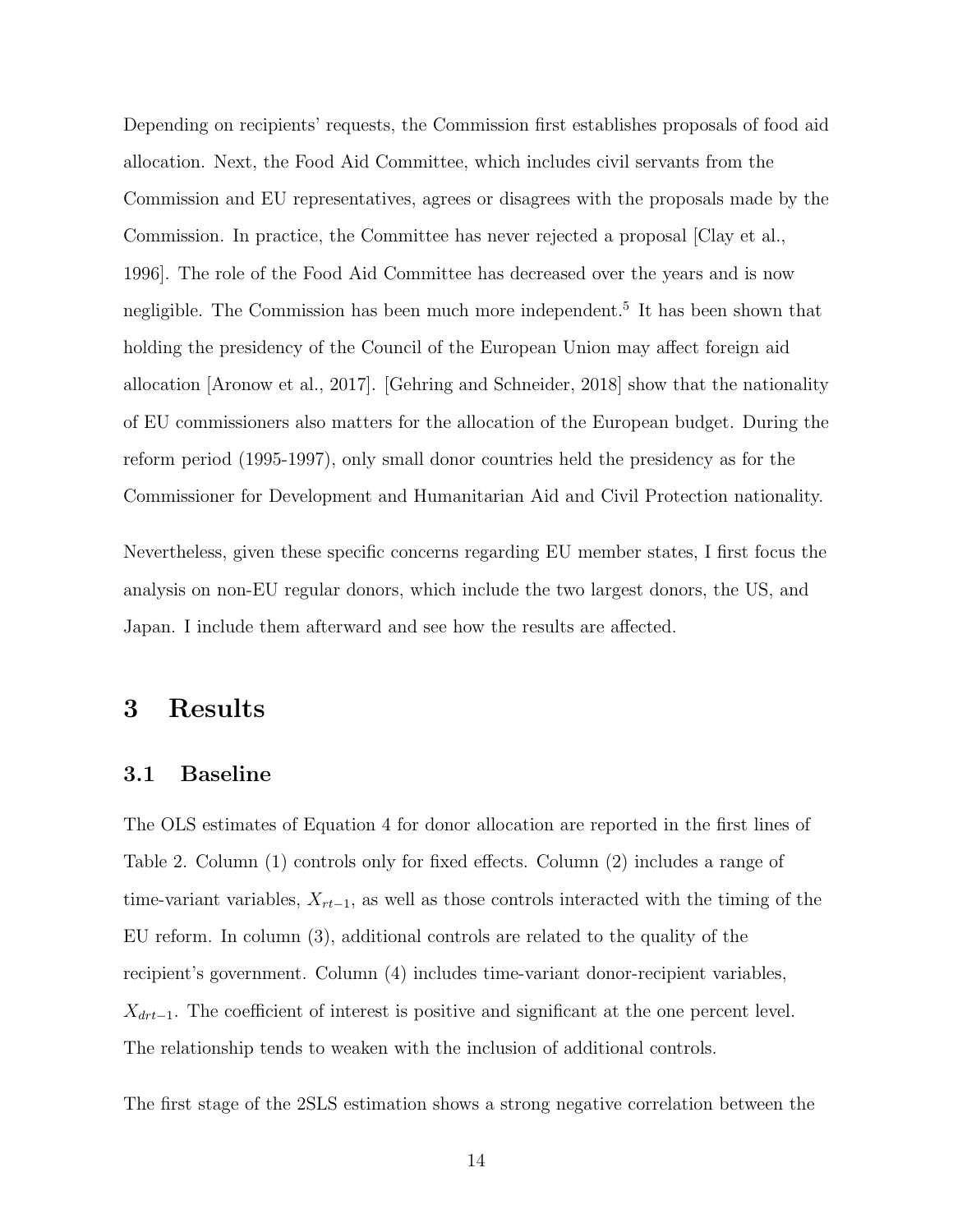instrument and the EU choice of giving food aid (2). According to estimates in column (4) for a country that received food from the EU every year before 1996 (that is  $P_r=1$ ), the reform induced a decrease in its probability of receiving EU food aid by 67 percentage points.

Without any controls, the 2SLS estimate is not significant and smaller than the OLS estimates. In column (2) and (3) the estimate is smaller and significant at the one percent level. If the EU allocates aid to a recipient country, it increases by 5.7 percentage points the probability of receiving food aid from another donor (column (4)). The effect could appear to be moderate, but they are in line with results on ODA [Davies and Klasen, 2019]. The comparison between the OLS and 2SLS estimates suggests an upward bias in line with a common reaction of donors to unobserved shocks as suggested by Kuhlgatz et al. [2010] or a herding behavior.

The sample mean of the probability of receiving food aid from a non-EU member donor is 30.5 percent before the reform, and the average probability of receiving food aid from the EU is 62.7 percent. Therefore, for a recipient country at the mean level of EU probability, the estimate implies a decrease by 10 percentage points of the probability of receiving food aid from the EU causes a 0.57 percentage point decrease in the average probability of receiving food aid from other donors, that is 1.8 percent of the sample mean. As the EU reform is equivalent to a 32.2 percentage point decrease in the probability of receiving EU food aid, it means that on average one recipient out of five experienced a decrease by one in the number of non-EU donors. For a recipient who always received food aid from the EU before the reform and does not receive it anymore, it induces a decrease in the number of other donors by 0.5.

Next, I extend the analysis to EU member states (first part, column 2 of table 3). EU members tend to react more positively, in line with the information signal from the EU to European countries.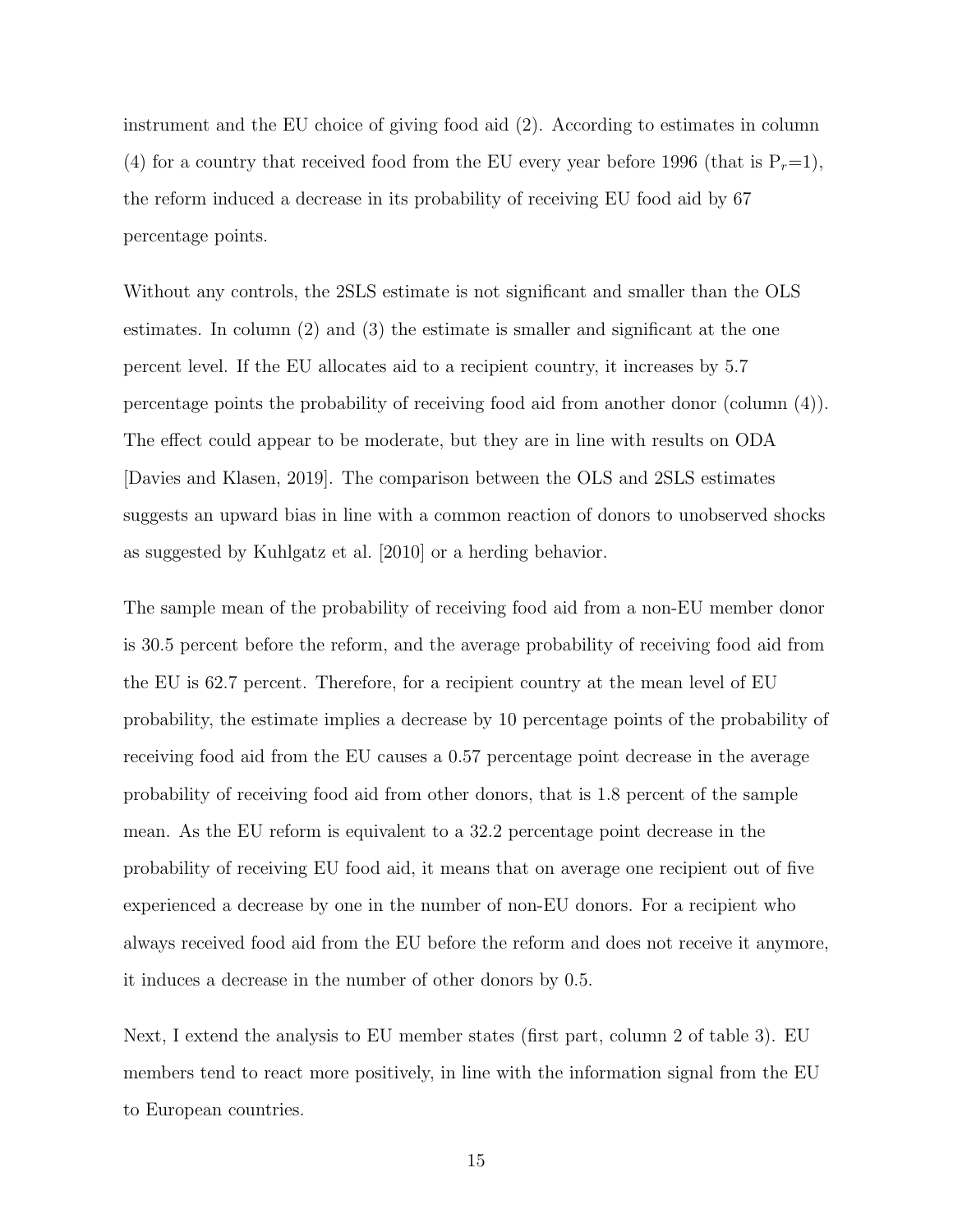Finally, to net out all the strategic interactions between donors, I consider the extreme case for which I aggregate all non-EU donors together as if there were only two donors, the EU and the rest of the world (RoW). In that case, the dependent variable is equal to one if at least one non-EU donor allocates food aid to the recipient country and controls are the same as in column (3). It provides an idea of how all non-EU food aid responds to EU food aid. The estimate is nine times larger than before.

I provide results on the reaction on quantities (in equivalent calories) on table 4. Column (1) estimates the reaction of donors on quantity (including 0) to the extensive margin of the EU. Column (2) looks at the reaction on the intensive margin of donors to the extensive margin of the EU. Column (3) estimates the reaction of donors on quantity to the quantity (including 0) allocated by the EU. Column (4) looks at the reaction on the extensive margin of donors to the quantity (including 0) allocated by the EU. Coefficients of columns (2) and (4) should be carefully interpreted conditional on giving food aid.

Herding behavior is relevant in quantities. Not only donors react at the extensive margin, but they also react at the intensive margin. The leverage effect of the EU is key to provide enough food aid to recipients.

#### 3.2 Bilateral Reactions

I estimate Equations 3 and 4 for each donor d separately allowing for a differentiated response,  $\beta_d$  (table 5).

Bilateral reactions are heterogeneous, but the estimates are between -1 and 1. Alone, a donor cannot entirely compensate the EU withdraw. The lack of significant reaction from the US supports the theoretical framework developed by Annen and Moers [2016]. It is also the case for small non-European donors. Canada, a donor with a similar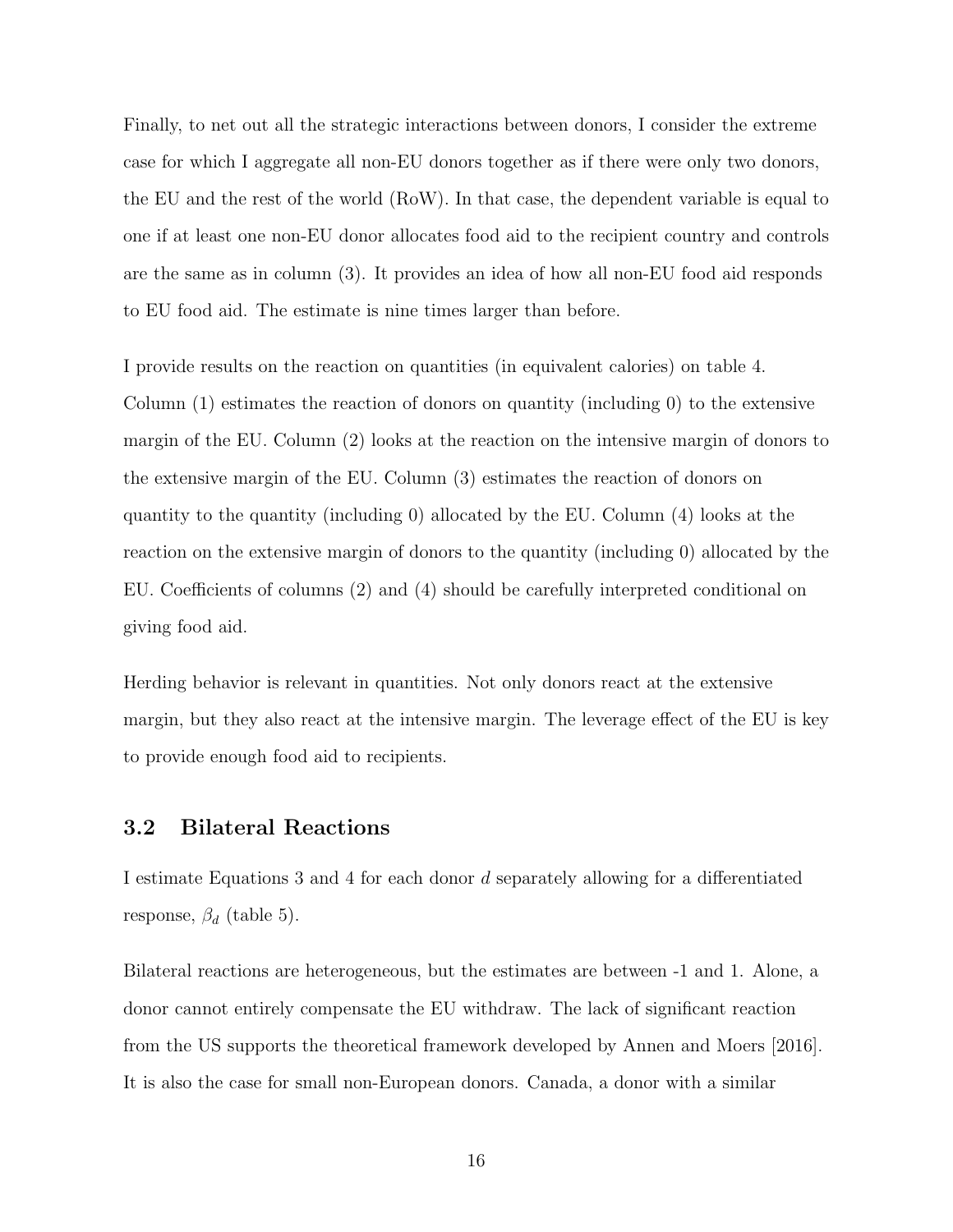budget, steps in the EU as expected in previous section. The positive reaction of European donors, especially small Nordic donors, supports the third hypothesis on information. Reaction is higher for France and Germany than Scandinavian countries, in line with our fourth hypothesis.

Only results for Japan are not in line with the hypothesis. The absence of interaction suggests that private interests may be compensated by the public good effect on allocation. This result is coherent with previous findings from Berthélemy [2006] labeling Japan as moderate egoistic. <sup>6</sup>

The WFP substitutes to the EU and starts allocating food aid to former EU recipient countries. The WFP tries first to obtain food aid from other donors through special appeals or core contributions, before spending on its own. Thus, the WFP appears as a donor of last resort.

The WFP is also the implementing agency of numerous donors but herding behavior cannot fully be explained by it. Donors contribute to multilateral funds administered by the WFP as the Immediate Response Account. Such contribution appears as bilateral in INTERFAIS. The importance of multilateral funds is increasing but was low until 2004. The EU does not contribute to such funds. Hence food aid from other donors cannot coordinate with the EU through this mechanism.

The findings on European donors highlight the question of the subsidiarity and of the efficiency of having two levels of food aid allocation, at the country and at the EU level, if both target the same recipients. A solution that could preserve bilateral allocation by EU member states while reducing costs would be to increase the number of food aid projects co-financed by the EU and an EU member state. It is already partly the case with policies such as joint programming, but it is unsystematic and the implementation of this policy still remains imperfect.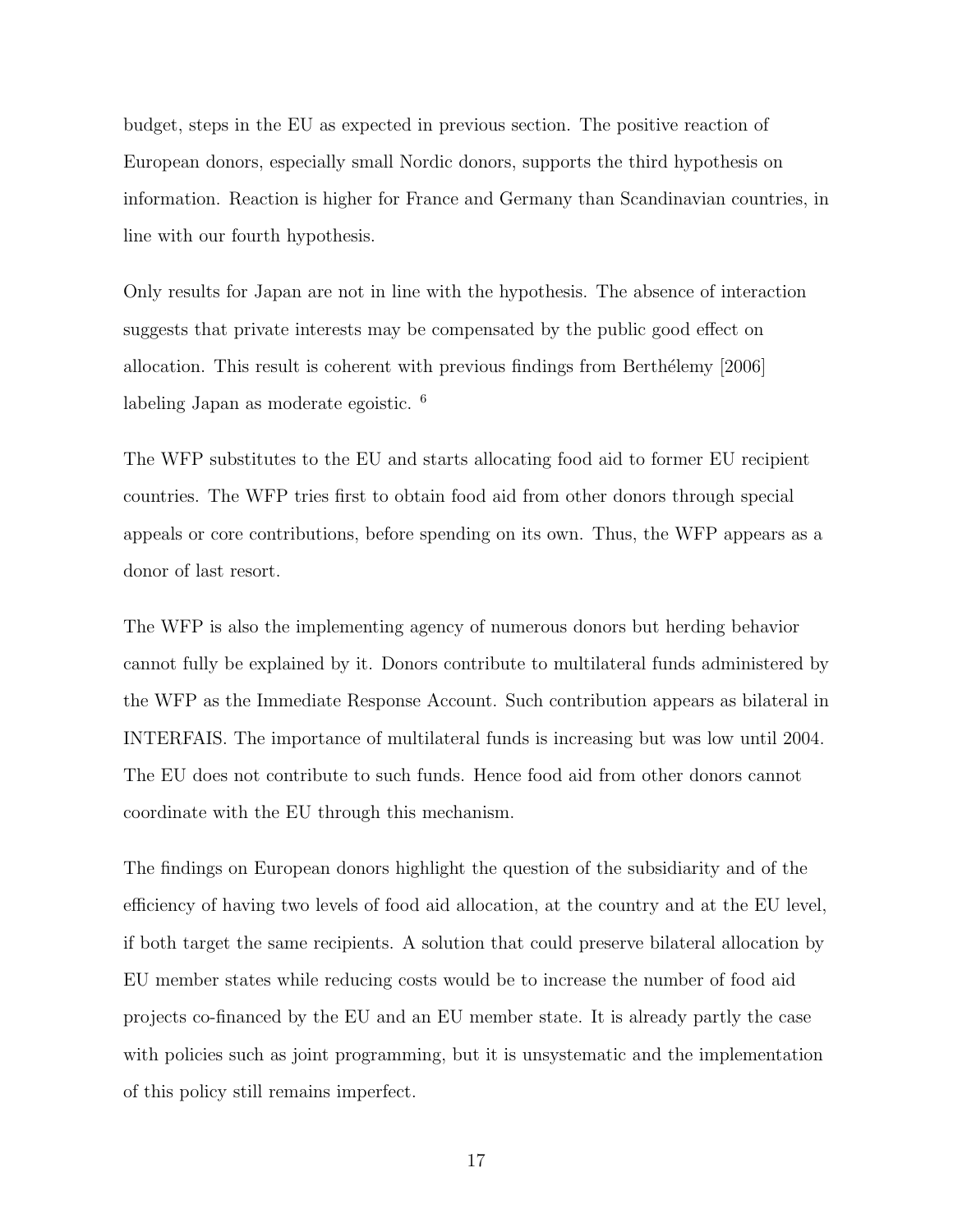#### 3.3 Potential Concerns

Causal inference using the interacted variable,  $Reform_t * P_r$ , relies on the assumption that, conditional on the controls, the interaction between the reform dummy and the recipient's probability of receiving EU food aid before the reform only affects food aid allocation from other donors through the EU food aid allocation pattern. Numerous concerns could arise when making such an assumption.

Given the size of EU food aid and the number of recipients involved, the reform could not be completely implemented in one year. Moreover, project and program food aid are often scaled over two or three years; the EU may have decided not to renew them rather than stop an ongoing project. The EU decided which countries were to be affected by the reform first and stopped allocating food aid to small countries first.<sup>7</sup> The amounts of food aid allocated to small countries were smaller, administrative constraints and bureaucratic ties may also have been weaker, and these countries may have offered fewer opportunities in terms of economic and geopolitical development for the EU. As a result, small countries stopped receiving food aid from the EU after 1996 and only received emergency food aid from time to time afterwards. For larger countries, the implementation of the reform took longer.

For internal validity, I should focus on small recipient countries first. Indeed, other donors may have learned from the first phase of the reform and adapted their reaction. Donors may react differently to small and large recipients. Table 3 shows the reaction of other donors to the EU for small countries. The reactions are stronger.

The reform was a consequence of the reform of the EU agricultural policy. The timing of the reform could have affected other donors' allocation through EU agricultural exports. I find that EU agricultural exports to regular recipient countries were not significantly lower than EU agricultural exports to irregular recipients after the reform. EU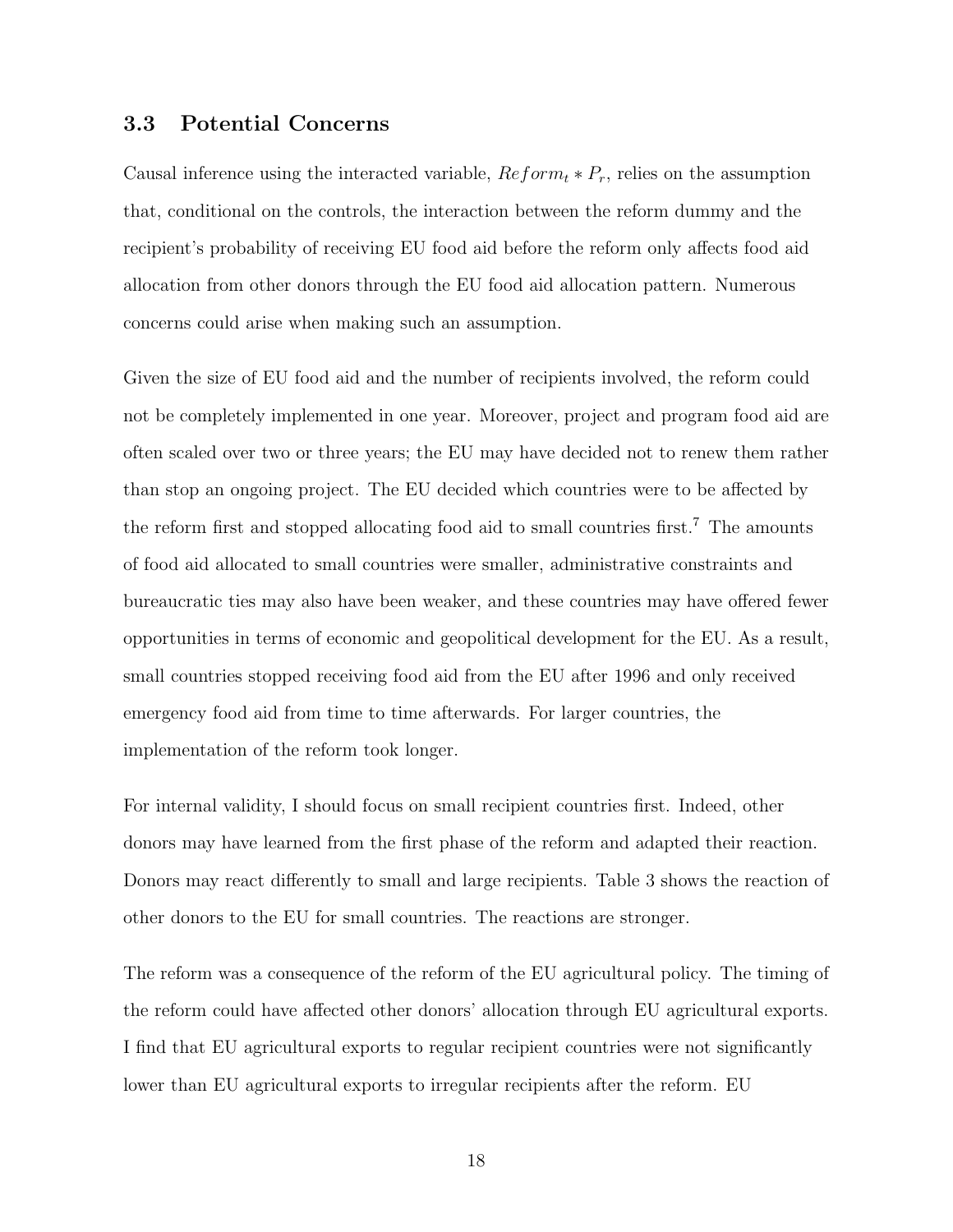agricultural exports were not substituted for food aid. If anything, this should have increased the probability of receiving food aid from other donors, while the opposite occurs. To be cautious, the analysis addresses this possibility by controlling EU agricultural exports to the recipient country.

In 1996, the US ratified a new Farm Bill. As a consequence, theoretically, food aid should have had to make a final transition from a government-surplus-based to a budget-based regime. The effect could be due to a reaction to the US changes. However, Barrett and Maxwell [2005] note that 'this potential for reform has gone untapped. Indeed, and perhaps ironically, food aid now tracks domestic food stocks more closely than ever'. Finally, the amount of food aid allocated by the US increased substantially from 1995 to 1996. However, I find the US does not react significantly to the EU allocation, but the estimate is positive, meaning that the US did not increase its probability of allocating food aid to those recipient countries, despite the increase in the budget.

The first stage is similar to a difference-in-difference. One of the key assumptions is the parallel trend before the reform. I test whether the changes in the EU allocation before the reform were similar for regular and non-regular countries. The parallel trend assumption holds (B.1 in Appendix B).

Non-European donors may not distinguish between food aid from the EU and food aid from European donors. The estimate is twice higher when I include bilateral European aid. It suggests that non-European donors reacted to both multilateral and bilateral EU food aid allocation. However, K.-P. F-stat is low because the reform only affected multilateral EU aid (see row (5) in Table 6).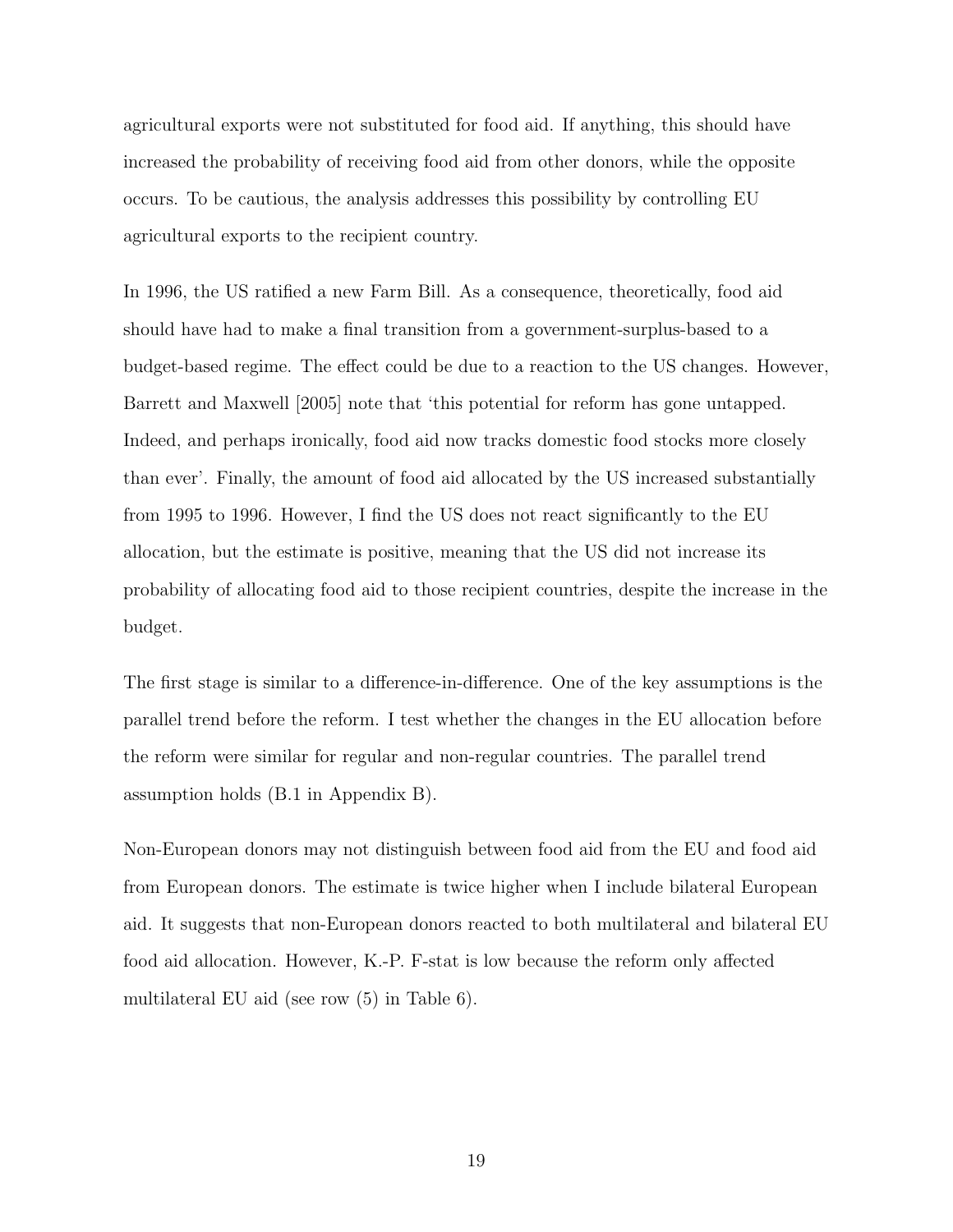#### 3.4 Robustness

I test the sensitivity of the baseline estimates to the sample definition (Table 6). First, I replace the set of donors. In row  $(2)$ , I include all donors. In row  $(3)$  and  $(4)$ , I restrict the sample to donors which gave food aid respectively at least 10 or 20 years. The estimates remain significantly positive. However, the order of magnitude is lower.

Second, I vary the period of analysis to exclude events that could have affected (food) aid allocation. One could think of the end of the Cold War, the 9/11/2001 attacks, or the Paris Declaration on Aid Effectiveness in 2005 (row (6) to (8)). In row (9), I narrow the analysis to one year before and after the reform. The estimate is not significant at the 10 percent level. The first-stage estimate is no longer significant even if it remains negative. Third, in row (10) I exclude split countries and small countries. The estimate is significantly positive and higher than before.

Next, I revise the first-stage specification. I replace  $P_r$  by the previous year's allocation,  $FA_{EUt-1}$ , (row (11)) or recent past allocation, by computing the probability of receiving food aid from the EU between 1993-1995 (row (12)). In that case, donors would not be reacting to the EU's long-term allocation but its short-term allocation. The K.-P. F-Stat decreases as expected. The estimate is not significant suggesting that donors focus on trend allocation rather than on the EU's year-to-year allocation. It may also suggest that donors value long term information from the EU rather than transitory additional information, contrary to the results for development aid provided by Davies and Klasen [2019]. The results based on the last three years are similar to those based on the whole period before the reform.

I also compute the probability of receiving project or program food aid excluding emergency food aid in row (13), as the former were the targets of the reform. The estimate is similar.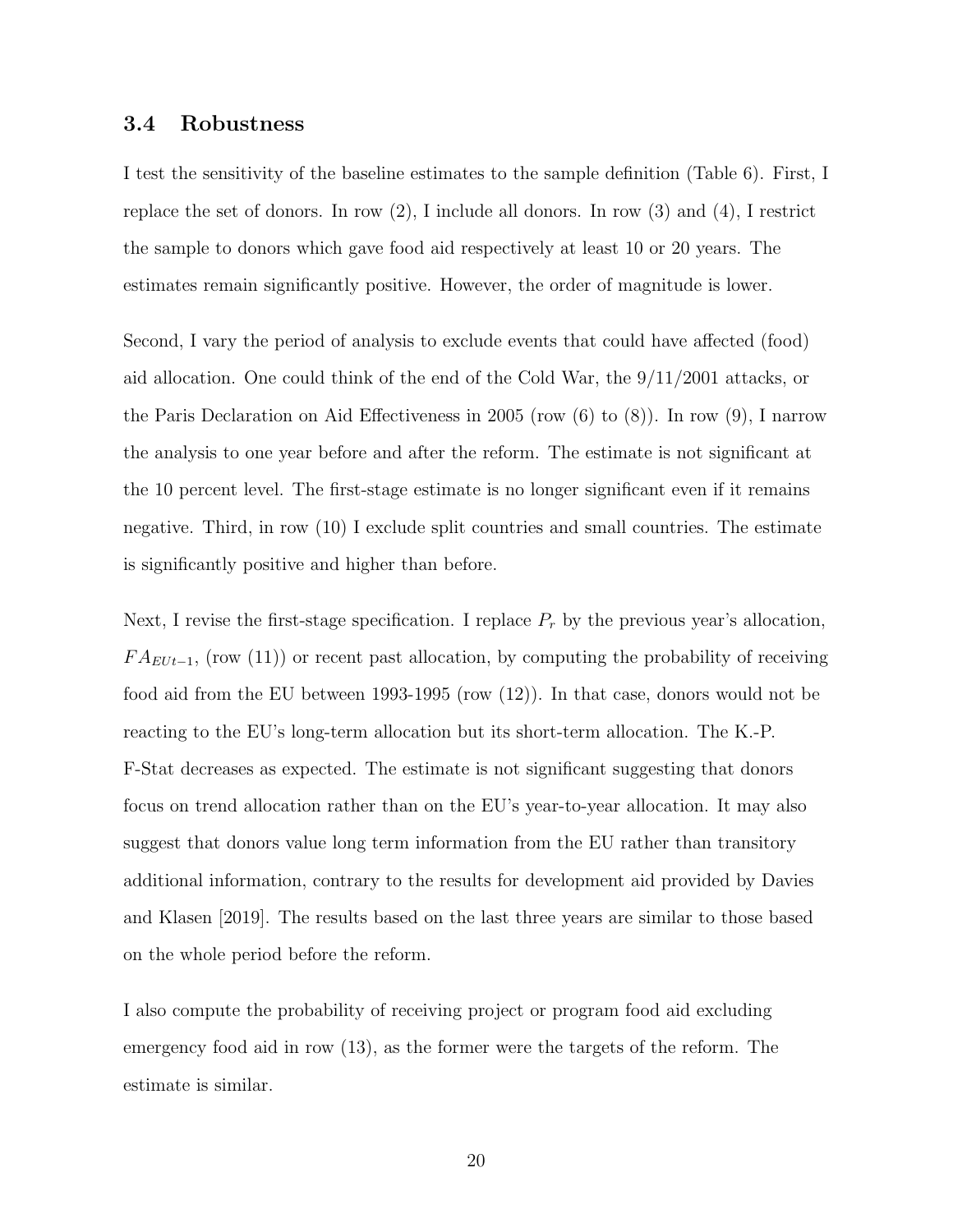In Table 7, I run different placebo tests. First, I estimate alternative first-stage equations in which the reform is assumed to have occurred in 1992 – which corresponds to the year of the CAP reform – or 2003. The estimate is not significant neither the second-stage.

The reform should only have affected the allocation of food aid from the EU. However, it could be the case that the EU substituted other types of aid to food aid. The other donors may have reacted to such aid. I find no impact of the reform on the amount of development and humanitarian aid allocated to recipient countries by the EU (row (3) of table 7).

## 4 Conclusion

The EU reform in 1996, which resulted in many countries no longer receiving aid from the EU, affected food aid allocation by other donors. On average, donors imitate the EU allocation: they stopped giving to recipients following the EU's withdrawal. I find large heterogeneity in donors' reactions: Nordic and European countries as well as Canada imitate the EU. On the contrary, the WFP mitigated the decrease. Other donors do not react to the EU allocation, especially the US. For European donors, the EU allocation provides information on recipients and may explain why they follow the EU. For Canada, the competition effect seems more relevant. For the US, domestic concerns or competition effects can explain the reactions. Results are robust when looking at quantities.

These results have implications for coordination and fragmentation, as well as from a European perspective. First, herding behavior reinforces the problem of darling and orphan countries as all donors will allocate aid to the same recipients. The WFP is still a too small donor to compensate the effect of herding behavior from other donors. As donors tend to step in with the EU allocation, coordination through joint response is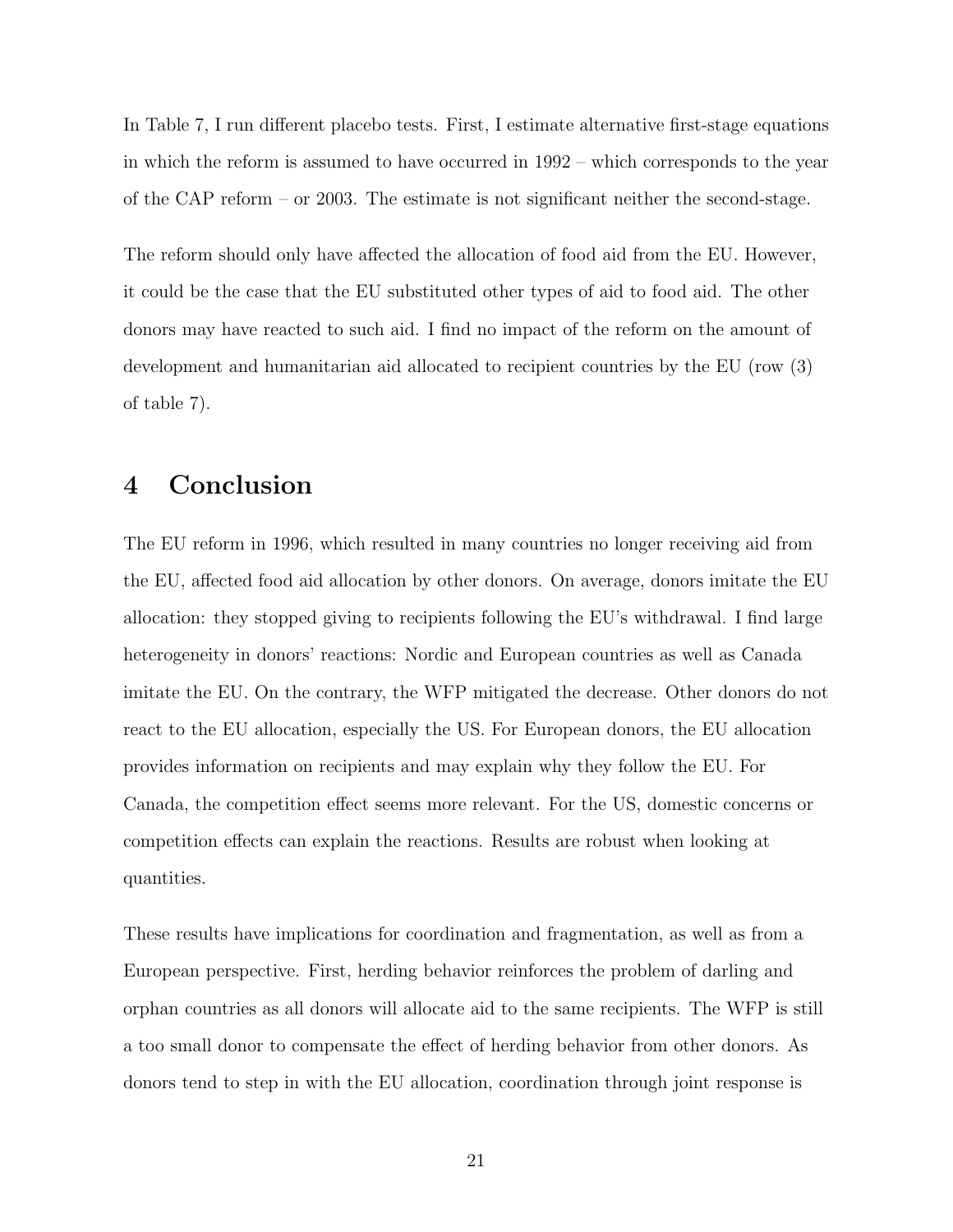more likely to be efficiently implemented than division of labor. Nevertheless, joint responses highlights the question of duplication of fixed costs and project fragmentation if coordination is not well implemented.

At the European level, it raises the problem of subsidiarity between the EU and its member states and the efficiency of having two levels of food aid allocation. It should be investigated carefully in a context of growing joint response initiatives, as the Joint Programming Initiative. Some authors already show that, even within the EU for which I find herding behavior, joint response is difficult to implement because of private interests from EU member states [Carbone, 2017]. Donors prefer implementing their own projects rather than implementing common projects.

## Notes

<sup>1</sup>"Food is a weapon much more than other type of aid because you can starve people" (Butz (US Foreign Secretary), 1967).

<sup>2</sup>Results are robust to the use of lagged EU food aid.

<sup>3</sup>Data are provided by DAC-OECD. I exclude sector code 520.

4 I have not obtained a copy of this document.

<sup>5</sup>Since the ratification of the Lisbon Treaty (2009), the Commission no longer needs approval from EU member states on the allocation of food and humanitarian aid.

<sup>6</sup>For the US and Japan, other explanation may explain an absence of significant reaction. Indeed their food aid policy is mostly driven by agricultural surplus and domestic political concerns [Barrett and Maxwell, 2005].

<sup>7</sup>The World Bank definition is countries that have a population of 1.5 million or less, or are members of the Small States Forum.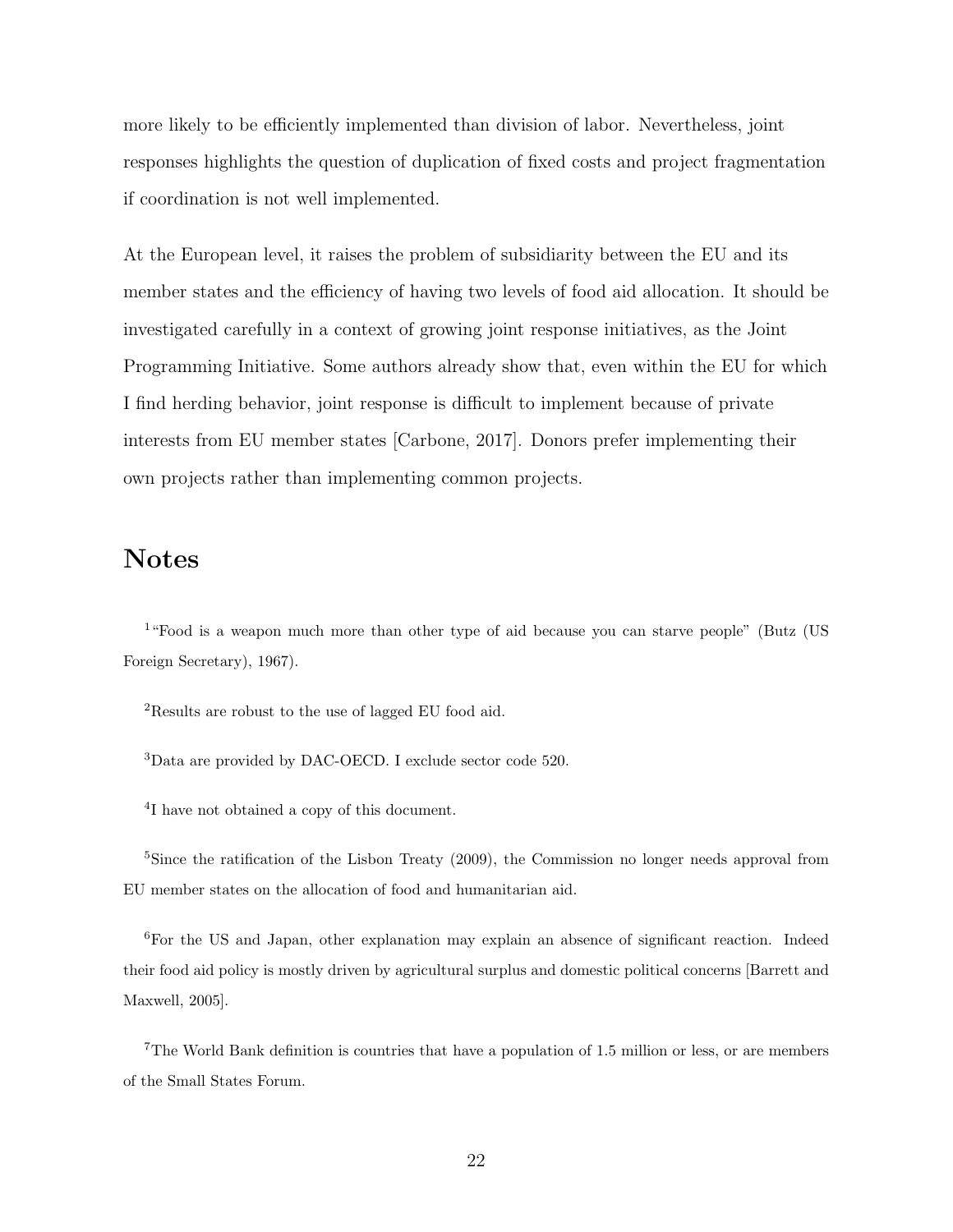## Conflict of interest statement

On behalf of all authors, the corresponding author states that there is no conflict of interest.

## References

- M. Aaltola. Emergency Food Aid as a Means of Political Persuasion in the North Korean Famine. Third World Quarterly, 20(2):371–386, 1999.
- K. Annen and L. Moers. Donor competition for aid impact, and aid fragmentation. The World Bank Economic Review, 2016.
- P. M. Aronow, A. Carnegie, and N. Marinov. Foreign Aid, Human Rights and Democracy Promotion: Evidence from a Natural Experiment. American Journal of Political Science, 61(3):671–683, 2017.
- C. Barrett and D. Maxwell. Food Aid After Fifty Years: Recasting Its Role. Priorities for development economics. Routledge, 2005.
- C. B. Barrett and K. C. Heisey. How Effectively Does Multilateral Food Aid Respond to Fluctuating Needs? Food Policy, 27(5-6):477–491, 2002.
- M. F. Bellemare, T. Masaki, and T. B. Pepinsky. Lagged explanatory variables and the estimation of causal effect. The Journal of Politics, 79(3):949–963, 2017.
- J.-C. Berthélemy. Bilateral Donor's Interest vs. Recipients' Development Motives in Aid Allocation: Do All Donors Behave the Same? Review of Development Economics, 10  $(2):179-194, 2006.$
- T. Besley and R. Burgess. The Political Economy Of Government Responsiveness: Theory and Evidence From India. The Quarterly Journal of Economics, 117(4): 1415–1451, 2002.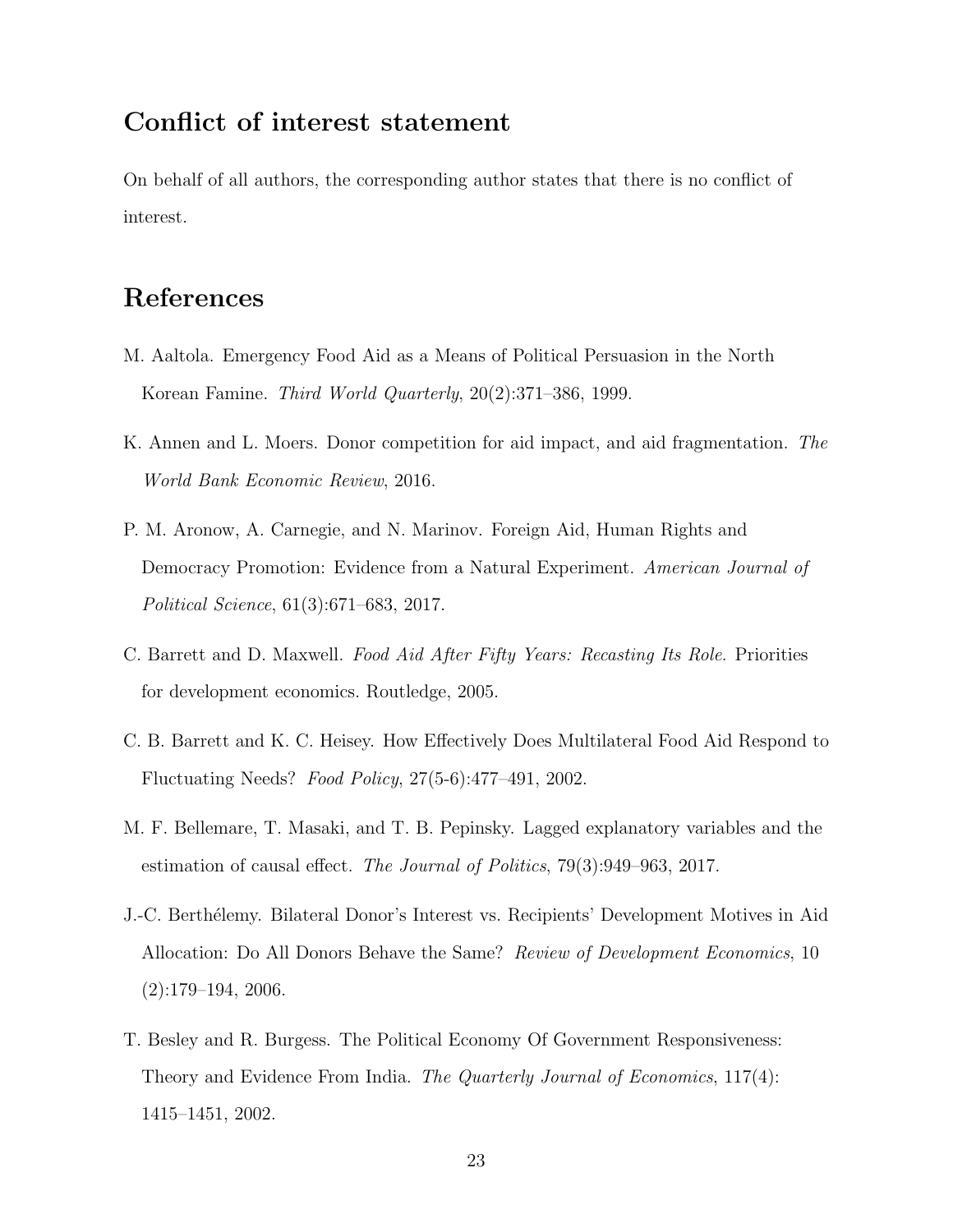- F. Bourguignon and J.-P. Platteau. The Hard Challenge of Aid Coordination. World Development, 69:86 – 97, 2015. Aid Policy and the Macroeconomic Management of Aid.
- M. Carbone. Make europe happen on the ground? enabling and constraining factors for european union aid coordination in africa. Development Policy Review, 35(4):531–548, 2017. doi: 10.1111/dpr.12194.
- E. J. Clay, S. Dhiri, and C. Benson. Joint Evaluation of European Union Programme Food Aid. Ministry of Foreign Affairs, Danida, 1996.
- Council Regulation (EC) No 1292/96. Council Regulation (EC) No 1292/96 of 27 June 1996 on food-aid policy and food-aid management and special operations in support of food security. Official Journal of the European Communities, June 1996.
- R. B. Davies and S. Klasen. Darlings and orphans: Interactions across donors in international aid. The Scandinavian Journal of Economics, 121(1):243–277, 2019.
- N. Ferrière and A. Suwa-Eisenmann. Does food aid disrupt local food market? evidence from rural ethiopia. *World Development*,  $76:114 - 131$ , 2015. ISSN 0305-750X.
- E. Frot and J. Santiso. Herding in Aid Allocation. Kyklos, 64(1):54–74, 2011.
- A. Fuchs, P. Nunnenkamp, and H. Ohler. Why Donors of Foreign Aid Do Not Coordinate: The Role of Competition for Export Markets and Political Support. The World Economy, 38(2):255–285, 02 2015.
- S. Galiani, S. Knack, L. C. Xu, and B. Zou. The effect of aid on growth: evidence from a Quasi-experiment. Journal of Economic Growth, 22(1):1–33, March 2017.
- S. Gates and A. Hoeffler. Global aid allocation: Are nordic donors different? Technical report, CSAE WPS, 2004.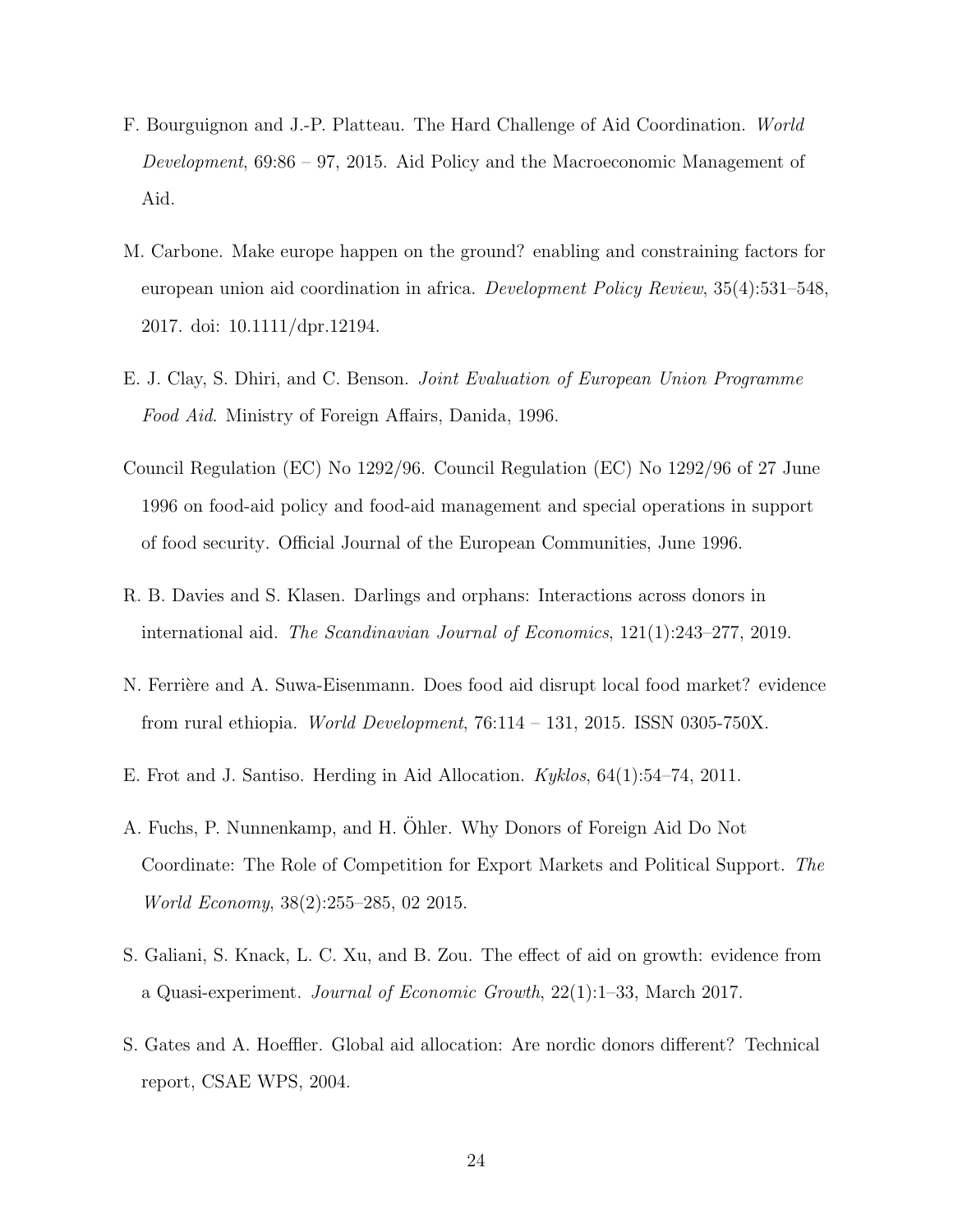- K. Gehring and S. A. Schneider. Towards the Greater Good? EU Commissioners' Nationality and Budget Allocation in the European Union. American Economic Journal: Economic Policy, 10(1):214–39, February 2018.
- T. Kim. Strategizing aid: US–China food aid relations to North Korea in the 1990s. International Relations of the Asia-Pacific, 2011.
- C. Kuhlgatz, A. Abdulai, and C. B. Barrett. Food Aid Allocation Policies: Coordination and Responsiveness to Recipient Country Needs. Agricultural Economics, 41(3-4): 319–327, 05 2010.
- R. Mascarenhas and T. Sandler. Do donors cooperatively fund foreign aid? The Review of International Organizations, 1(4):337–357, Dec 2006.
- E. Neumayer. Is the Allocation of Food Aid Free from Donor Interest Bias? Journal of Development Studies, 41(3):394–411, 2005.
- N. Nunn and N. Qian. US Food Aid and Civil Conflict. The American Economic Review, 104(6):1630–1666, 2014.
- A. R. Quisumbing. Food aid and child nutrition in rural Ethiopia. World Development, 31(7):1309–1324, 2003.
- A. Strezhnev and E. Voeten. United Nations General Assembly Voting Data. Data, 2012.
- M.-C. Thirion. Aide alimentaire française, éléments de diagnostic. SEAH, October 1996.
- D. Tingley. Donors and Domestic Politics: Political Influences on Foreign Aid Effort. The Quarterly Review of Economics and Finance, 50(1):40 – 49, 2010. Special Section: Foreign Aid.
- L. Vesterlund. The Informational Value of Sequential Fundraising. Journal of Public Economics, 87(3):627–657, 2003.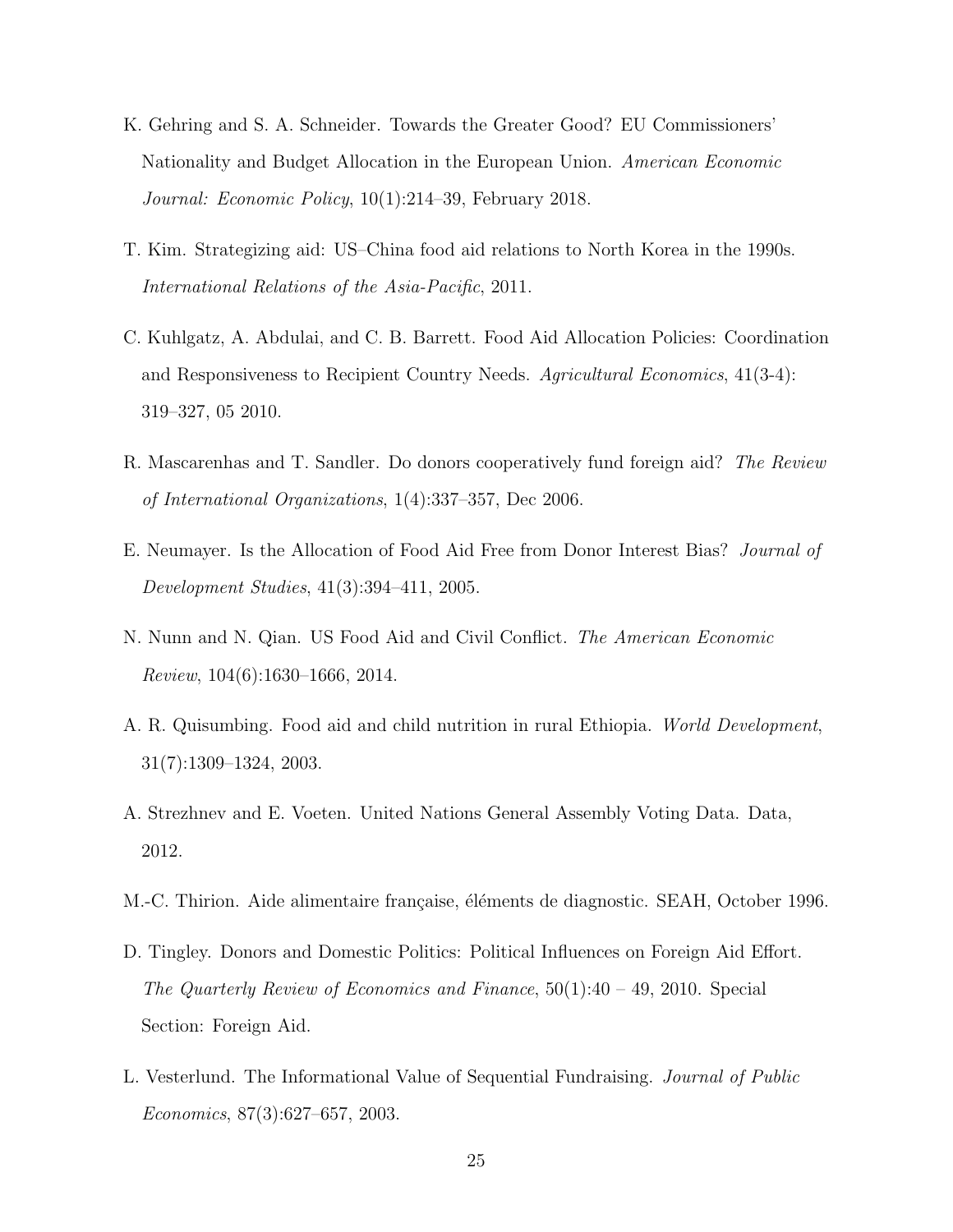- E. Werker, F. Z. Ahmed, and C. Cohen. How is Foreign Aid Spent? Evidence from a Natural Experiment. American Economic Journal: Macroeconomics, pages 225–244, 2009.
- WFP. Food Aid Information System, World Food Programme, available at: http://www.wfp.org/fais/, 2011.
- WFP. How climate drives hunger: Food security climate analyses, methodologies and lessons 2010-2016. Technical report, WFP, Climate Resilience for Food Security, 2017.
- N. Zahariadis, R. Travis, and J. B. Ward. US Food Aid to Sub-Saharan Africa: Politics or Philanthropy? Social Science Quarterly, 81(2):663–676, 2000.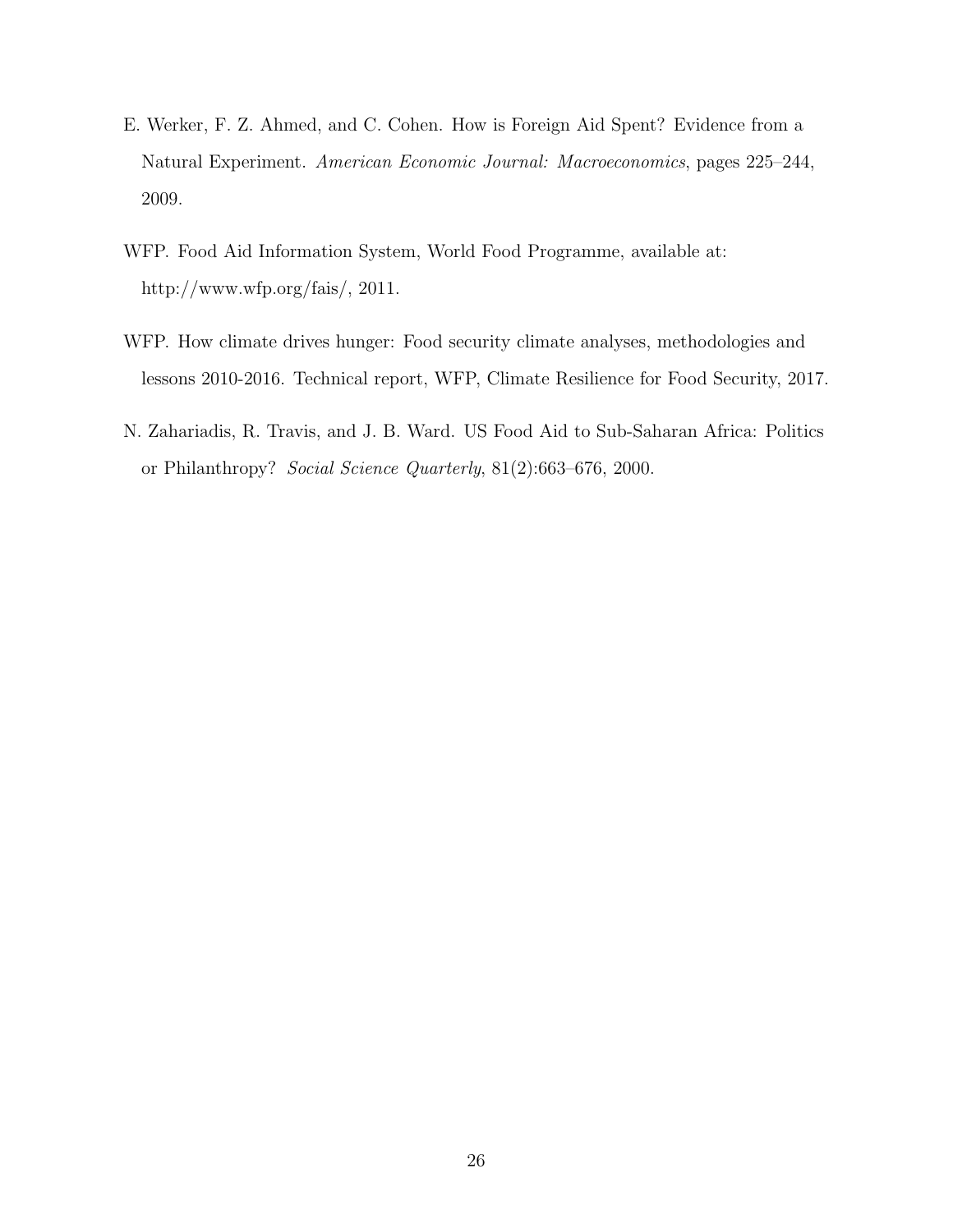

Figure 1: Number of recipient countries by group of donors Notes: Author calculations. For this figure a country is a recipient if at least one regular donor within the group allocates food aid to this country.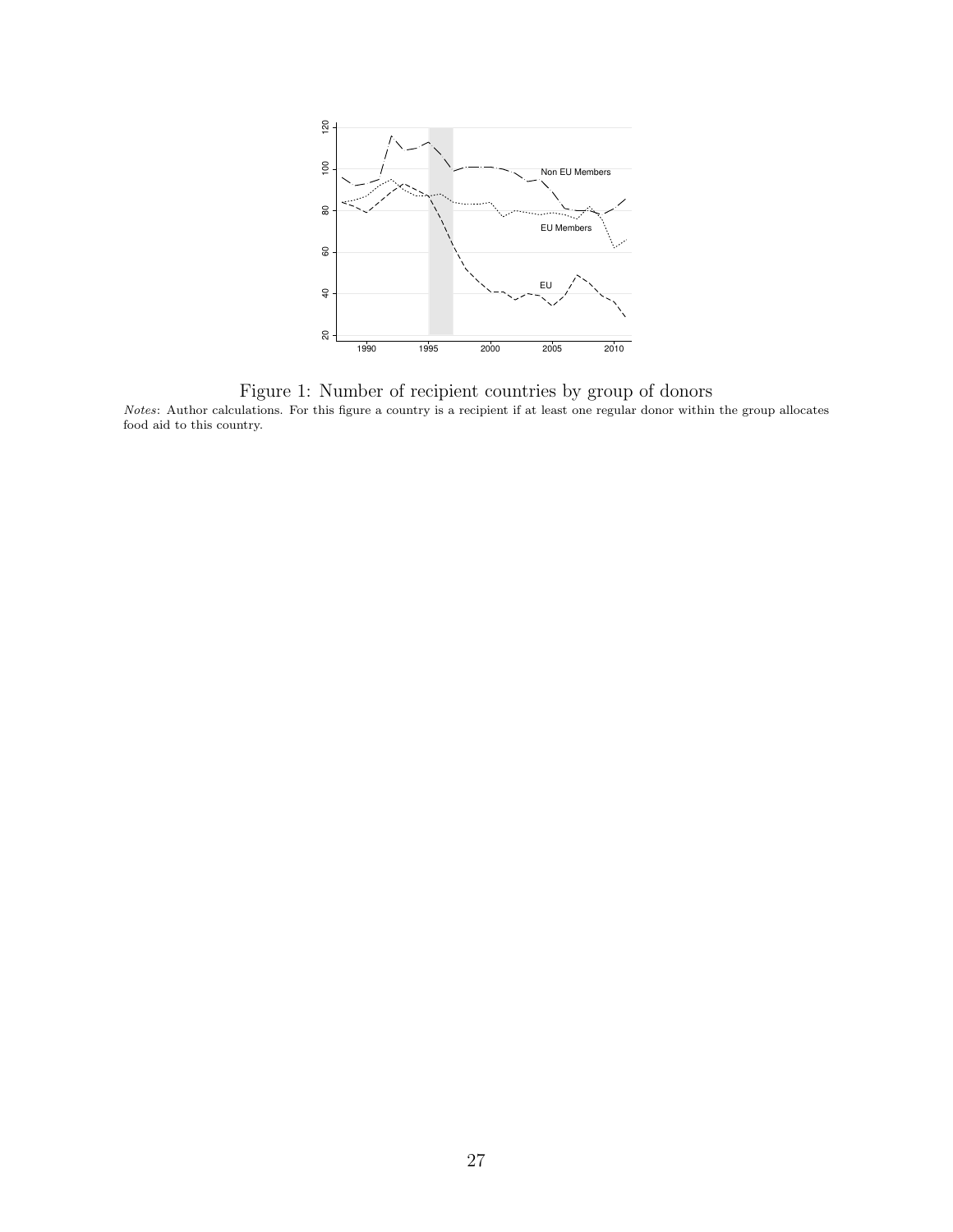

Figure 2: Probability of receiving food aid from the EU

Notes: Author calculations. Regular recipients are countries whose probability of receiving food aid from the EU before 1996 is above 0.78 – the sample median value. Irregular recipients are other countries.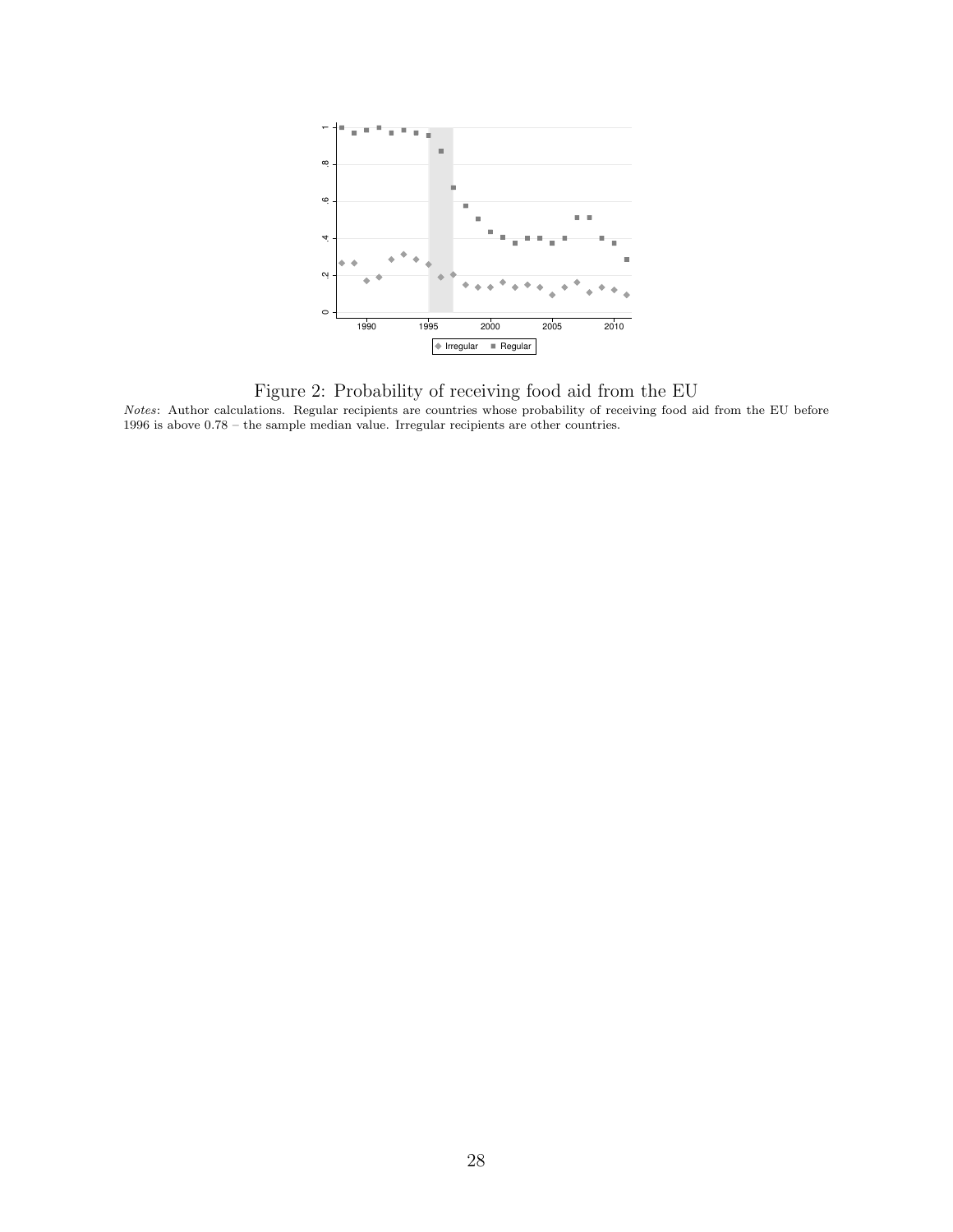|                | Irregular recipients |       | Regular recipients                            |       |
|----------------|----------------------|-------|-----------------------------------------------|-------|
|                |                      |       | Before 1996 After 1996 Before 1996 After 1996 |       |
| EU             | 17.25                | 10.38 | 68.75                                         | 33.69 |
| EU members     | 22.63                | 20.63 | 65.75                                         | 58.50 |
| Non EU members | 35.13                | 29.50 | 67.88                                         | 62.44 |

Table 1: Average number of recipients

Notes: Author's calculation. Regular recipients are countries whose probability of receiving food aid from the EU before 1996 is above 0.78 (median value). Irregular recipients are other countries. For EU members, a country is a recipient if the country receives food aid from at least one EU member. A country is a recipient from non EU countries if the country receives food aid from at least one non EU country donor.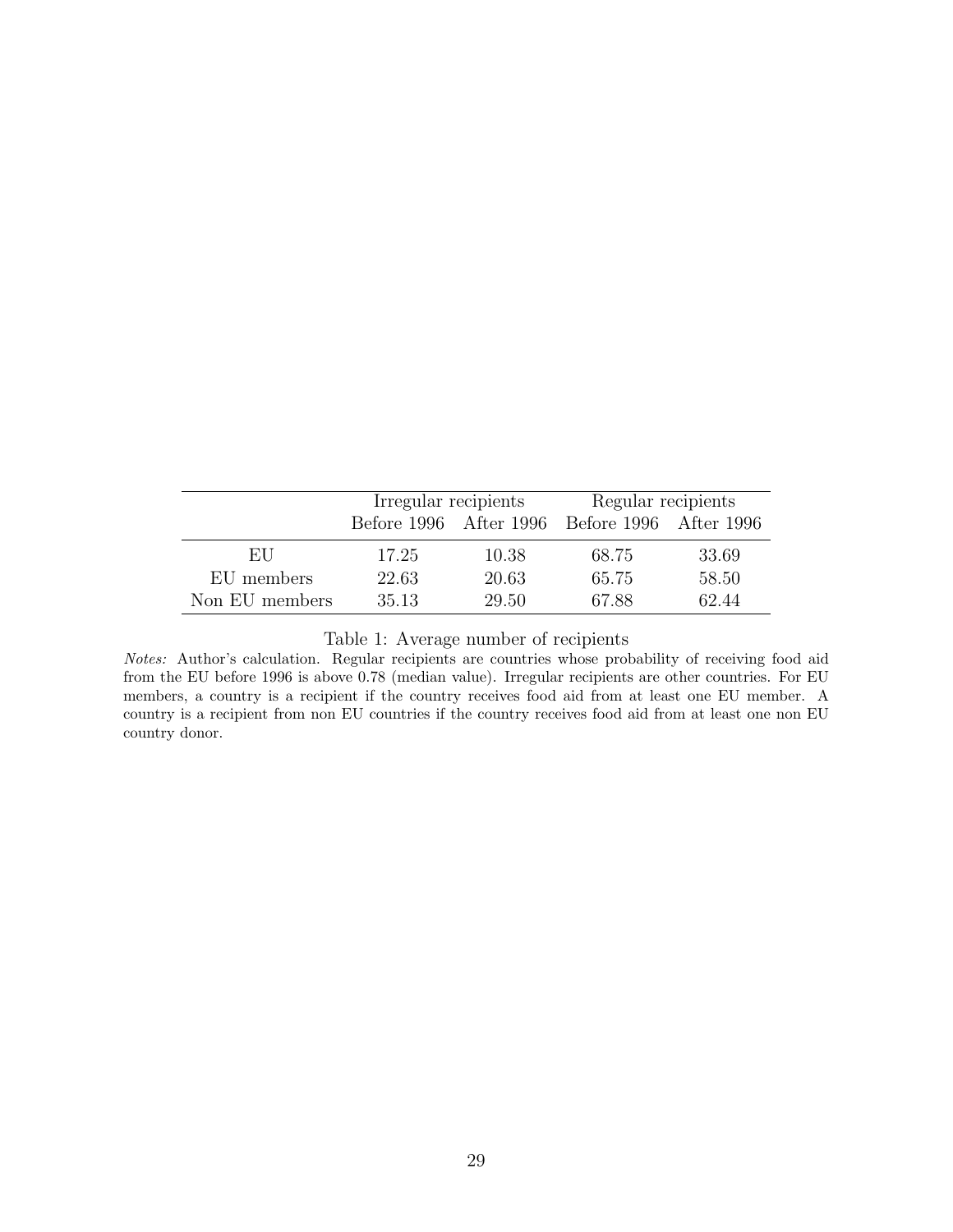| Dependent variable                              |                          | Has received food aid from $d$ |                |             |
|-------------------------------------------------|--------------------------|--------------------------------|----------------|-------------|
|                                                 | (1)                      | (2)                            | (3)            | (4)         |
| $\overline{\mathrm{OLS}}$                       |                          |                                |                |             |
| Has received EU food aid                        | $0.115***$               | $0.083***$                     | $0.086***$     | $0.078***$  |
|                                                 | (0.018)                  | (0.014)                        | (0.014)        | (0.014)     |
| $R^2$                                           | 0.480                    | 0.498                          | 0.493          | 0.491       |
| <b>Reduced Form</b>                             |                          |                                |                |             |
| $\text{Reform}_{t}$ <sup>*</sup> $\text{P}_{r}$ | $-0.007$                 | $-0.042$                       | $-0.045$       | $-0.037$    |
|                                                 | (0.030)                  | (0.030)                        | (0.032)        | (0.033)     |
| $\mathbf{R}^2$                                  | 0.472                    | 0.494                          | 0.489          | 0.488       |
| 2SLS                                            |                          |                                |                |             |
| Has received EU food aid                        | 0.012                    | $0.065**$                      | $0.068**$      | $0.056**$   |
|                                                 | (0.022)                  | (0.025)                        | (0.027)        | (0.027)     |
| $R^2$                                           | 0.472                    | 0.494                          | 0.489          | 0.488       |
| Dependent variable                              | Has received EU food aid |                                |                |             |
| <b>First Stage</b>                              |                          |                                |                |             |
| $\text{Reform}_{t}$ * $\text{P}_{r}$            | $-0.538***$              | $-0.649***$                    | $-0.655***$    | $-0.667***$ |
|                                                 | (0.057)                  | (0.074)                        | (0.074)        | (0.071)     |
| $\mathbf{R}^2$                                  | 0.541                    | 0.577                          | 0.565          | 0.588       |
| K-P. F-Stat                                     | 89.722                   | 76.920                         | 79.371         | 83.676      |
| Observations                                    | 30600                    | 26063                          | 23858          | 21770       |
| Donor-Recipient pairs                           | 1305                     | 1224                           | 1107           | 1097        |
| Recipients                                      | 145                      | 136                            | 123            | 122         |
| Donor-Recipient FE                              | Yes                      | Yes                            | Yes            | Yes         |
| Donor-Year FE                                   | Yes                      | Yes                            | Yes            | Yes         |
| Any conflict <sub>rt-1</sub>                    | No                       | Yes                            | Yes            | Yes         |
| Any neighbor conflict <sub>rt-1</sub>           | No                       | Yes                            | Yes            | Yes         |
| Any disaster <sub>rt</sub>                      | No                       | Yes                            | Yes            | Yes         |
| Any disaster <sub>rt-1</sub>                    | No                       | Yes                            | Yes            | Yes         |
| $Log(Cereal production per capita)_{rt-1}$      | No                       | Yes                            | Yes            | Yes         |
| $Log(Population (millions))_{rt-1}$             | No                       | Yes                            | Yes            | Yes         |
| $Log(GDP \text{ per capita})_{rt-1}$            | No                       | Yes                            | Yes            | Yes         |
| Share of refugees in country $_{rt-1}$          | $\rm No$                 | Yes                            | Yes            | Yes         |
| $Log(EU$ agricultural export) <sub>rt-1</sub>   | $\rm No$                 | Yes                            | Yes            | Yes         |
| Democratic Index $_{rt-1}$                      | No                       | $\rm No$                       | Yes            | Yes         |
| Political rights and civil liberties $_{rt-1}$  | $\rm No$                 | No                             | Yes            | Yes         |
| UN Vote $Index_{drt-1}$                         | No                       | No                             | No             | Yes         |
| Any other aid from donor $d_{drt-1}$            | No                       | No                             | No             | Yes         |
| $X_{rt-1}$ *Reform <sub>t</sub>                 | No                       | N <sub>o</sub>                 | Yes            | Yes         |
| $X_{drt-1}$ *Reform <sub>t</sub>                | No                       | N <sub>o</sub>                 | N <sub>o</sub> | Yes         |

Table 2: Donors' reaction to the allocation of EU food aid on the decision stage - Non-EU members - Food aid

Notes: An observation is a donor-recipient pair and a year. The sample is composed by regular donors outside the EU from 1988 to 2011. Standard errors bootstrapped and clustered at the recipient and year level in parenthesis.  $P_r$  is the average probability of receiving food aid from the EU before 1996. \*\*\*  $p < 0.01$ , \*\*  $p < 0.05$ , \*  $p < 0.1$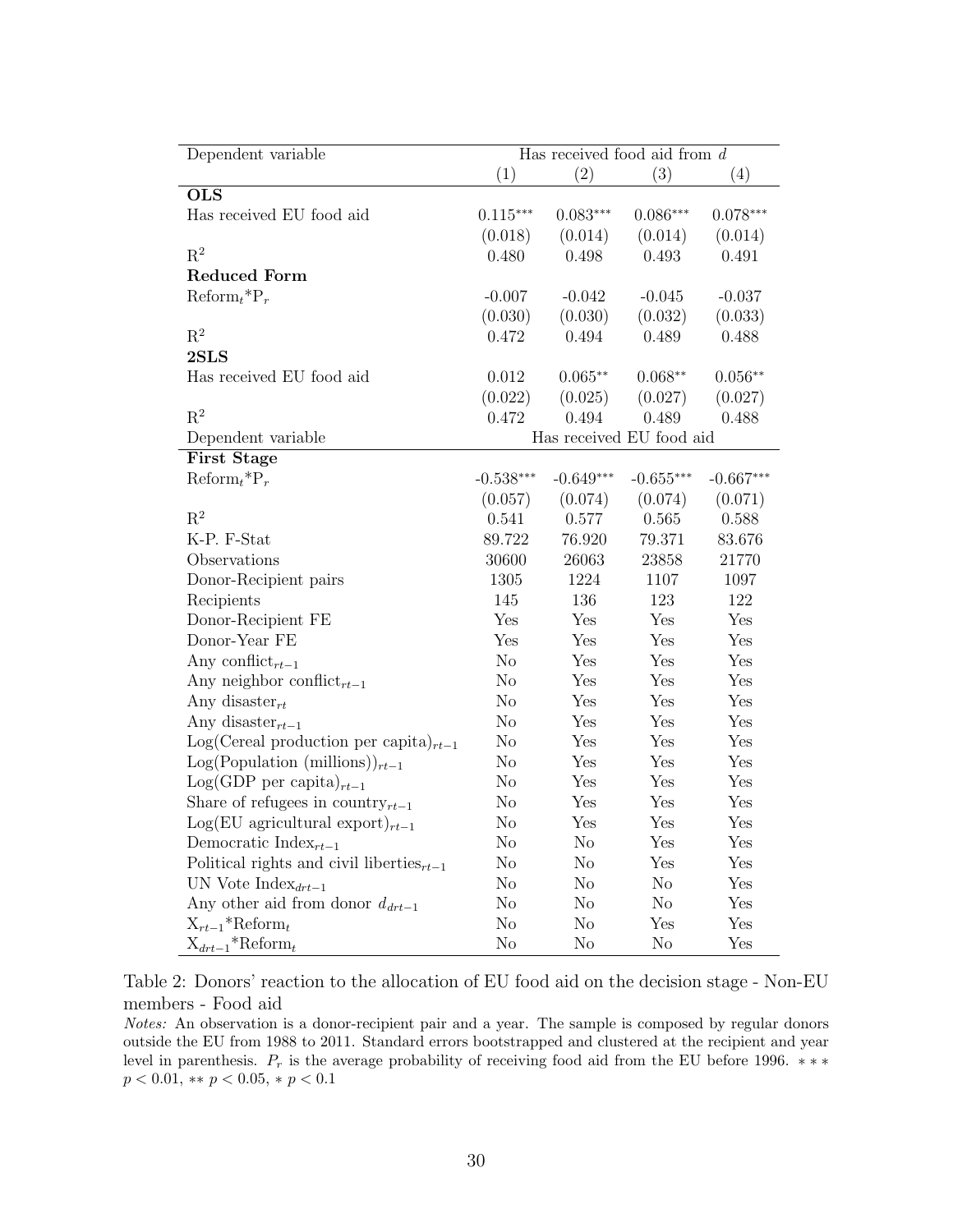|                                                 |              | All countries        |              |
|-------------------------------------------------|--------------|----------------------|--------------|
| Donors                                          | Non EU       | All                  | RoW          |
| 2SLS                                            |              |                      |              |
| Has received EU food aid                        | $0.057**$    | $0.085***$           | $0.509**$    |
|                                                 | (0.027)      | (0.023)              | (0.244)      |
| $\mathbf{R}^2$                                  | 0.488        | 0.438                | 0.700        |
| <b>OLS</b>                                      |              |                      |              |
| Has received EU food aid                        | $0.078***$   | $0.078***$           | $0.763***$   |
|                                                 | (0.014)      | (0.013)              | (0.130)      |
| $R^2$                                           | 0.491        | 0.442                | 0.713        |
| <b>First Stage</b>                              |              |                      |              |
| $\operatorname{Reform}_t{}^*P_r$                | $-0.665***$  | $-0.665***$          | $-0.659***$  |
|                                                 | (0.072)      | (0.072)              | (0.074)      |
| $\mathrm{R}^2$                                  | 0.491        | 0.442                | 0.712        |
| K-P. F-Stat                                     | 83.676       | 83.356               | 78.149       |
| Observations                                    | 21770        | 50233                | 2651         |
| Donor-Recipient pairs                           | 1097         | 2439                 | 123          |
| Recipients                                      | 122          | 122                  | 123          |
|                                                 |              | Only small countries |              |
| Donors                                          | Non EU       | All                  | RoW          |
| 2SLS                                            |              |                      |              |
| Has received EU food aid                        | $0.228***$   | $0.217***$           | $2.056***$   |
|                                                 | (0.050)      | (0.042)              | (0.453)      |
| $R^2$                                           | 0.402        | 0.387                | 0.637        |
| <b>OLS</b>                                      |              |                      |              |
| Has received EU food aid                        | $0.090**$    | $0.076**$            | $0.812**$    |
|                                                 | (0.031)      | (0.032)              | (0.291)      |
| $R^2$                                           | 0.402        | 0.386                | 0.635        |
| <b>First Stage</b>                              |              |                      |              |
| $\text{Reform}_{t}$ <sup>*</sup> $\text{P}_{r}$ | $-0.929***$  | $-0.929***$          | $-0.929***$  |
|                                                 | (0.092)      | (0.092)              | (0.092)      |
| $\mathrm{R}^2$                                  | 0.392        | 0.375                | 0.593        |
| K-P. F-Stat                                     | 161.989      | 162.532              | 154.079      |
| Observations                                    | 3636         | 8080                 | 404          |
| Donor-Recipient pairs                           | 162          | 360                  | 18           |
| Recipients                                      | 18           | 18                   | 18           |
| Controls from table $3$                         | Column $(4)$ | Column $(4)$         | Column $(3)$ |

Table 3: Strategic interactions depending on the sample of food aid donors and the sample of recipients

Notes: One observation is a pair donor-recipient and a year. The sample includes 122 recipient countries (18 small countries) and 21 regular donors (except the EU) from 1988 to 2011. Standard errors in parenthesis, bootstrapped and clustered at the recipient and year level. RoW considers all non-EU donors as one donor.  $** * p < 0.01$ ,  $** p < 0.05$ ,  $* p < 0.1$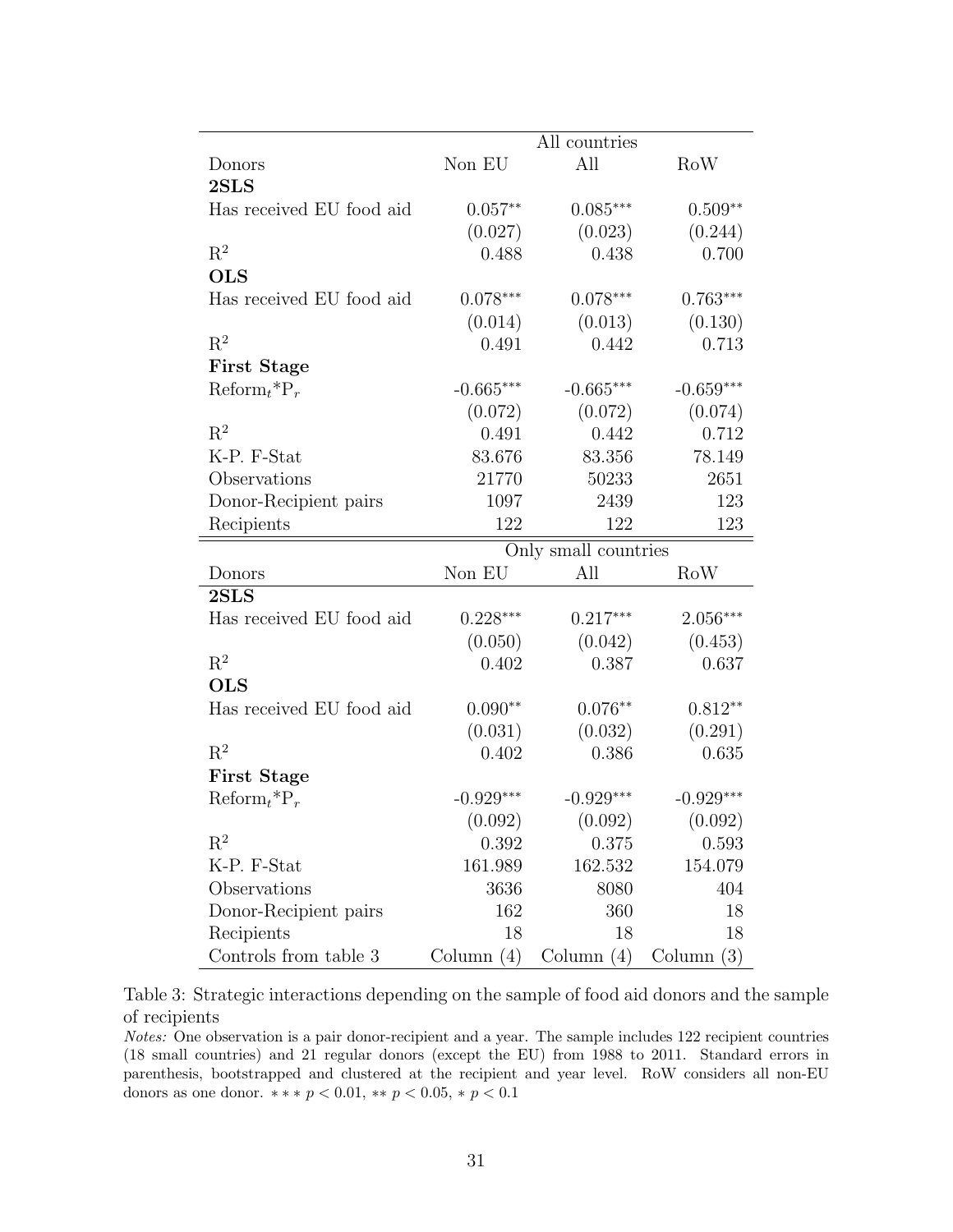|                                  | Food aid     | Quantity $>0$ | Food aid     | Quantity $>0$ |
|----------------------------------|--------------|---------------|--------------|---------------|
| <b>OLS</b>                       |              |               |              |               |
| Has received EU food aid         | $1.842***$   | $0.223***$    |              |               |
|                                  | (0.330)      | (0.065)       |              |               |
| Quantity of EU food aid          |              |               | $0.079***$   | $0.010**$     |
|                                  |              |               | (0.016)      | (0.004)       |
| $R^2$                            | 0.529        | 0.674         | 0.529        | 0.674         |
| $2{\rm SLS}$                     |              |               |              |               |
| Has received EU food aid         | $1.588**$    | $1.119**$     |              |               |
|                                  | (0.627)      | (0.502)       |              |               |
| Quantity of EU food aid          |              |               | $0.056**$    | $0.044**$     |
|                                  |              |               | (0.028)      | (0.020)       |
| $\mathbf{R}^2$                   | 0.525        | 0.673         | 0.525        | 0.673         |
|                                  |              |               | EU food aid  |               |
| First stage                      |              |               |              |               |
| $\operatorname{Reform}_t{}^*P_r$ | $-0.665***$  | $-0.513***$   | $-0.631***$  | $-13.078***$  |
|                                  | (0.073)      | (0.116)       | (0.079)      | (2.905)       |
| $R^2$                            | 0.567        | 0.394         | 0.587        | 0.439         |
| K-P. F-Stat                      | 83.676       | 19.455        | 64.394       | 20.279        |
| Observations                     | 21770        | 5767          | 21770        | 5767          |
| Donor-Recipient pairs            | 1097         | 634           | 1097         | 634           |
| Donor-Recipient FE               | Yes          | Yes           | Yes          | Yes           |
| Controls from table 3            | Column $(4)$ | Column $(4)$  | Column $(4)$ | Column $(4)$  |

Table 4: Reactions on quantities

Notes: One observation is a pair donor-recipient and a year. standard errors in parenthesis, bootstrapped and clustered at the recipient and year level.  $**$   $p < 0.01$ ,  $**$   $p < 0.05$ ,  $*$   $p < 0.1$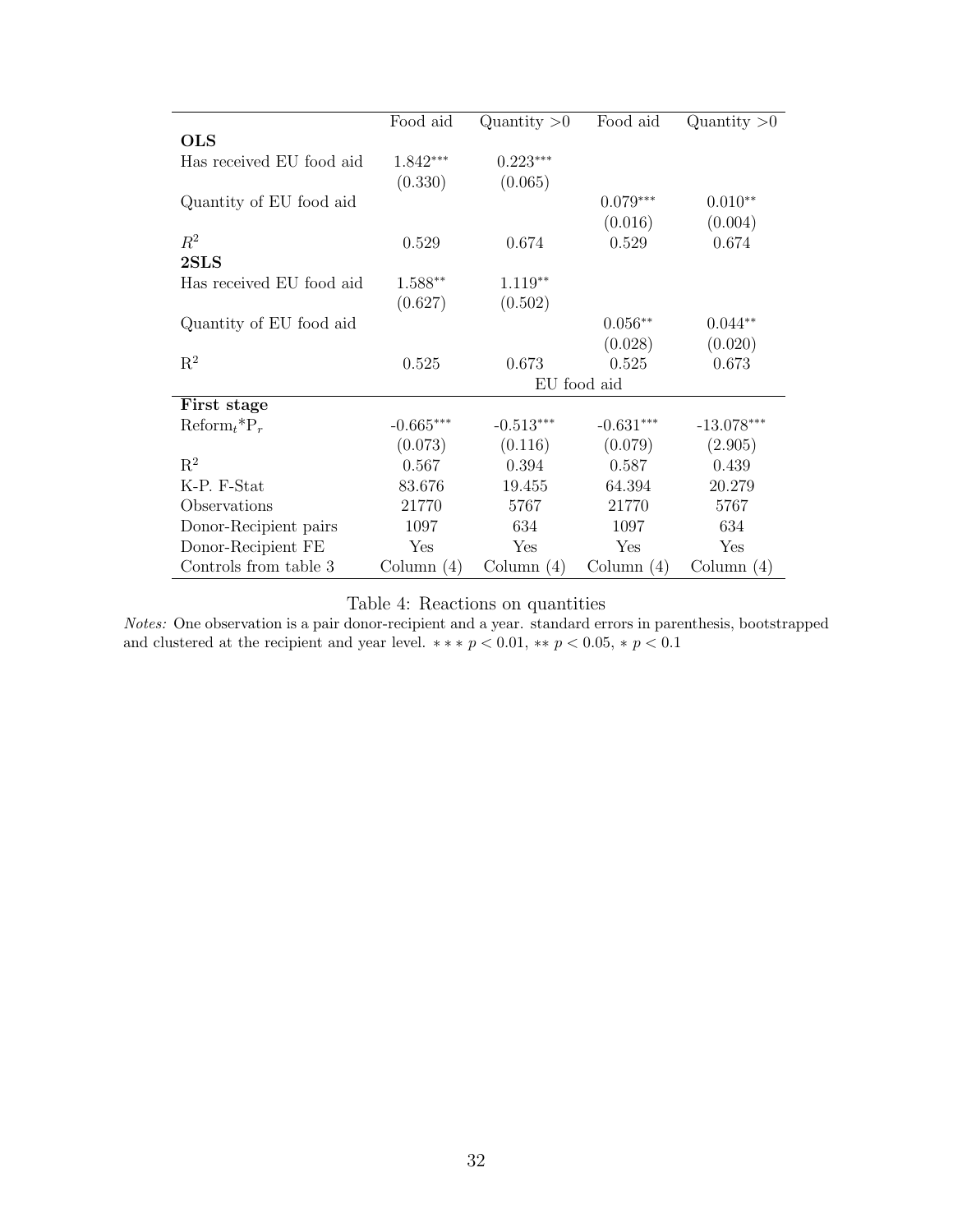|                 |             |             | Non EU members |             |
|-----------------|-------------|-------------|----------------|-------------|
|                 | 2SLS        | First stage | <b>OLS</b>     | K-P. F-Stat |
| Australia       | 0.101       | $-0.655***$ | $0.103***$     | 78.721      |
|                 | (0.068)     | (0.074)     | (0.022)        |             |
| Canada          | $0.525***$  | $-0.655***$ | $0.218***$     | 78.735      |
|                 | (0.074)     | (0.074)     | (0.030)        |             |
| Japan           | 0.024       | $-0.656***$ | $0.081**$      | 78.718      |
|                 | (0.066)     | (0.074)     | (0.032)        |             |
| Norway          | 0.103       | $-0.655***$ | $0.073**$      | 78.747      |
|                 | (0.067)     | (0.074)     | (0.031)        |             |
| Saudi Arabia    | 0.024       | $-0.656***$ | 0.022          | 78.664      |
|                 |             |             |                |             |
|                 | (0.038)     | (0.074)     | (0.022)        |             |
| Switzerland     | 0.125       | $-0.655***$ | $0.093***$     | 78.691      |
|                 | (0.076)     | (0.074)     | (0.026)        |             |
| UN Institutions | $-0.054$    | $-0.655***$ | $0.066*$       | 78.866      |
|                 | (0.045)     | (0.074)     | (0.032)        |             |
| United States   | 0.024       | $-0.655***$ | $0.095***$     | 78.779      |
|                 | (0.075)     | (0.074)     | (0.032)        |             |
| <b>WFP</b>      | $-0.256***$ | $-0.656***$ | 0.023          | 78.664      |
|                 | (0.055)     | (0.074)     | (0.029)        |             |
|                 |             |             | EU members     |             |
| Austria         | $0.155***$  | $-0.655***$ | $0.050**$      | 78.721      |
|                 | (0.048)     | (0.074)     | (0.019)        |             |
| Belgium         | 0.054       | $-0.655***$ | $0.047**$      | 78.721      |
|                 | (0.046)     | (0.074)     | (0.017)        |             |
| Denmark         | $0.142**$   | $-0.655***$ | $0.066*$       | 78.806      |
|                 | (0.072)     | (0.074)     | (0.032)        |             |
| Finland         | $0.120*$    | $-0.655***$ | 0.049          | 78.747      |
|                 | (0.071)     | (0.074)     | (0.032)        |             |
| France          | $0.178***$  | $-0.655***$ | $0.090***$     | 78.718      |
|                 | (0.066)     | (0.074)     | (0.021)        |             |
| Germany         | $0.190**$   | $-0.655***$ | $0.099***$     | 78.940      |
|                 | (0.083)     | (0.074)     | (0.032)        |             |
| Italy           | 0.101       | $-0.655***$ | $0.119***$     | 78.779      |
|                 | (0.078)     | (0.074)     | (0.026)        |             |
| Luxembourg      | 0.054       | $-0.655***$ | $0.047**$      | 78.721      |
|                 | (0.046)     | (0.074)     | (0.017)        |             |
| The Netherlands | $0.155***$  | $-0.655***$ | $0.107***$     |             |
|                 |             |             |                | 78.691      |
|                 | (0.078)     | (0.074)     | (0.033)        |             |
| Spain           | $-0.022$    | $-0.656***$ | 0.048          | 78.664      |
|                 | (0.050)     | (0.074)     | (0.031)        |             |
| Sweden          | $0.120*$    | $-0.656***$ | $0.136***$     | 78.664      |
|                 | (0.072)     | (0.074)     | (0.027)        |             |
| United Kingdom  | $-0.021$    | $-0.655***$ | $0.093***$     | 78.691      |
|                 | (0.042)     | (0.074)     | (0.027)        |             |

Table 5: Bilateral response 35<br>35

Notes: An observation is a recipient and a year. Standard errors bootstrapped and clustered at the recipient and year level. Controls as column (4) of table 2.  $**$   $*$   $p < 0.01$ ,  $**$   $p < 0.05$ ,  $*$   $p < 0.1$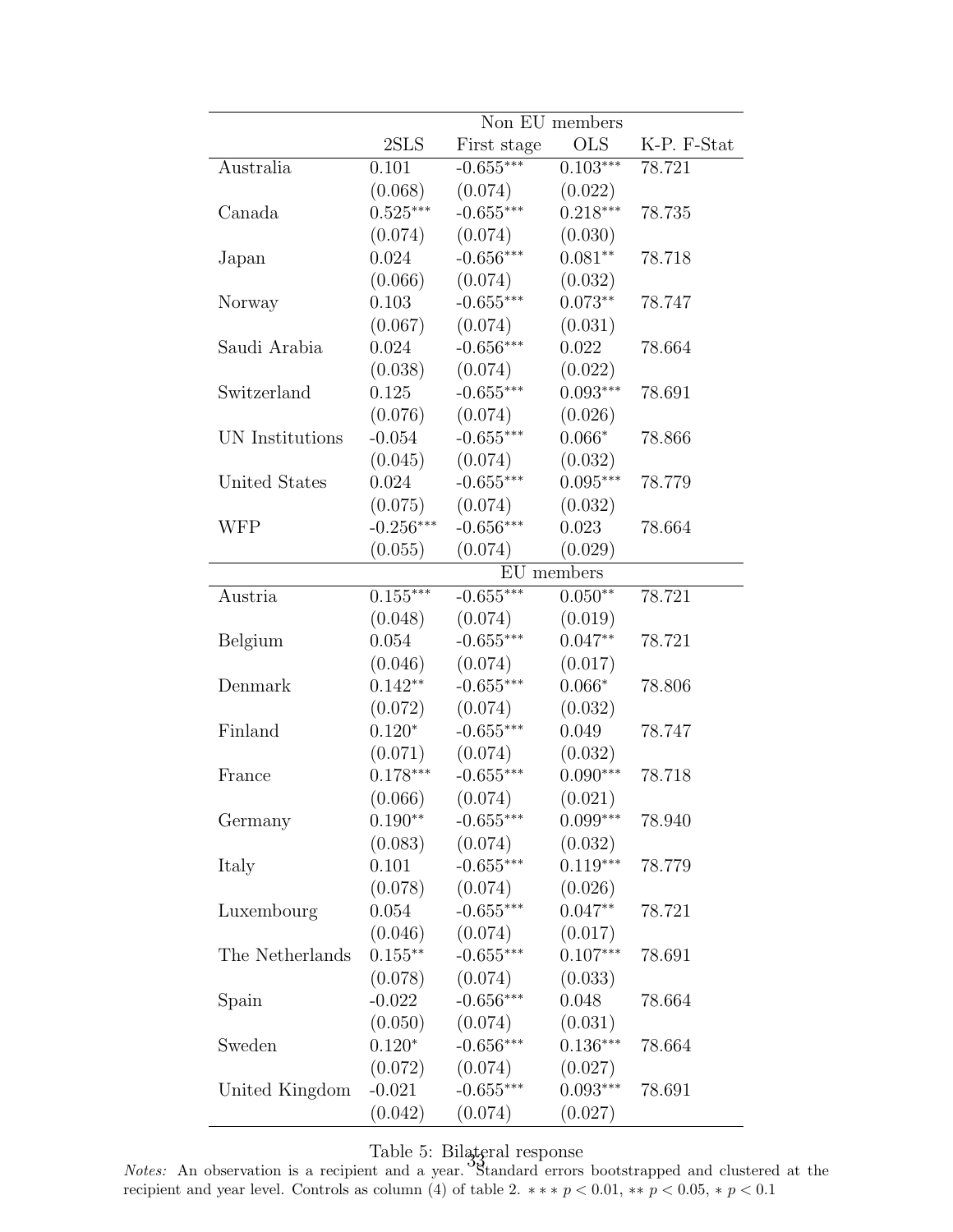| Specification                            | 2SLS Estimates | Sd.Err. | First stage                        | Sd. Err. | Obs $(K-P. F-Stat)$ |
|------------------------------------------|----------------|---------|------------------------------------|----------|---------------------|
| (1) Baseline estimates                   | $0.056**$      | (0.027) | $-0.667***$                        | (0.071)  | 21770 (83.676)      |
|                                          |                |         | Changes in sample definition       |          |                     |
|                                          |                |         | Donors                             |          |                     |
| $(2)$ All donors                         | $0.008***$     | (0.002) | $-0.661***$                        | (0.072)  | 227235 (84.270)     |
| (3) Donors at least 10 years             | $0.033***$     | (0.005) | $-0.661***$                        | (0.072)  | 69808 (85.017)      |
| (4) Donors at least 20 years             | $0.072***$     | (0.013) | $-0.661***$                        | (0.072)  | 32052 (84.750)      |
| (5) EU and European donors together      | $0.125***$     | (0.004) | $-0.296***$                        | (0.076)  | 21770 (15.051)      |
|                                          |                |         | Period                             |          |                     |
| 1988-2005<br>(6)                         | $0.046*$       | (0.026) | $-0.506***$                        | (0.083)  | 15326 (53.750)      |
| 1988-2001<br>(7)                         | $0.063*$       | (0.036) | $-0.425***$                        | (0.098)  | 11263 (27.972)      |
| $(8)$ 1991-2001                          | $0.063*$       | (0.038) | $-0.414***$                        | (0.102)  | 9775 (26.853)       |
| $(9)$ 1995-1997                          | $-0.089$       | (0.190) | $-0.146$                           | (0.106)  | 3671 (5.479)        |
|                                          |                |         | Recipients                         |          |                     |
| $(10)$ W/o split and small countries     | $0.088***$     | (0.015) | $-0.518***$                        | (0.074)  | 17967 (68.440)      |
|                                          |                |         | Changes in the definition of $P_r$ |          |                     |
| $(11)$ EU food aid in 1995               | 0.002          | (0.029) | $-0.360***$                        | (0.098)  | 21754 (13.431)      |
| $(12)$ EU food aid between 1993 and 1995 | $0.057**$      | (0.022) | $-0.651***$                        | (0.075)  | 21754 (75.197)      |
| (13) Excluding emergency food aid        | $0.059***$     | (0.018) | $-0.489***$                        | (0.072)  | 21770 (45.920)      |

Table 6: Robustness checks

Notes: Row (1) refers to estimates obtained in column (4) in table 2. Except for rows (2) to (4) donors are non EU members donors. Standard errors bootstrapped and clustered at the recipient and year level in parenthesis.  $\ast \ast \ast \, p < 0.01, \, \ast \ast \, p < 0.05, \, \ast \, p < 0.1$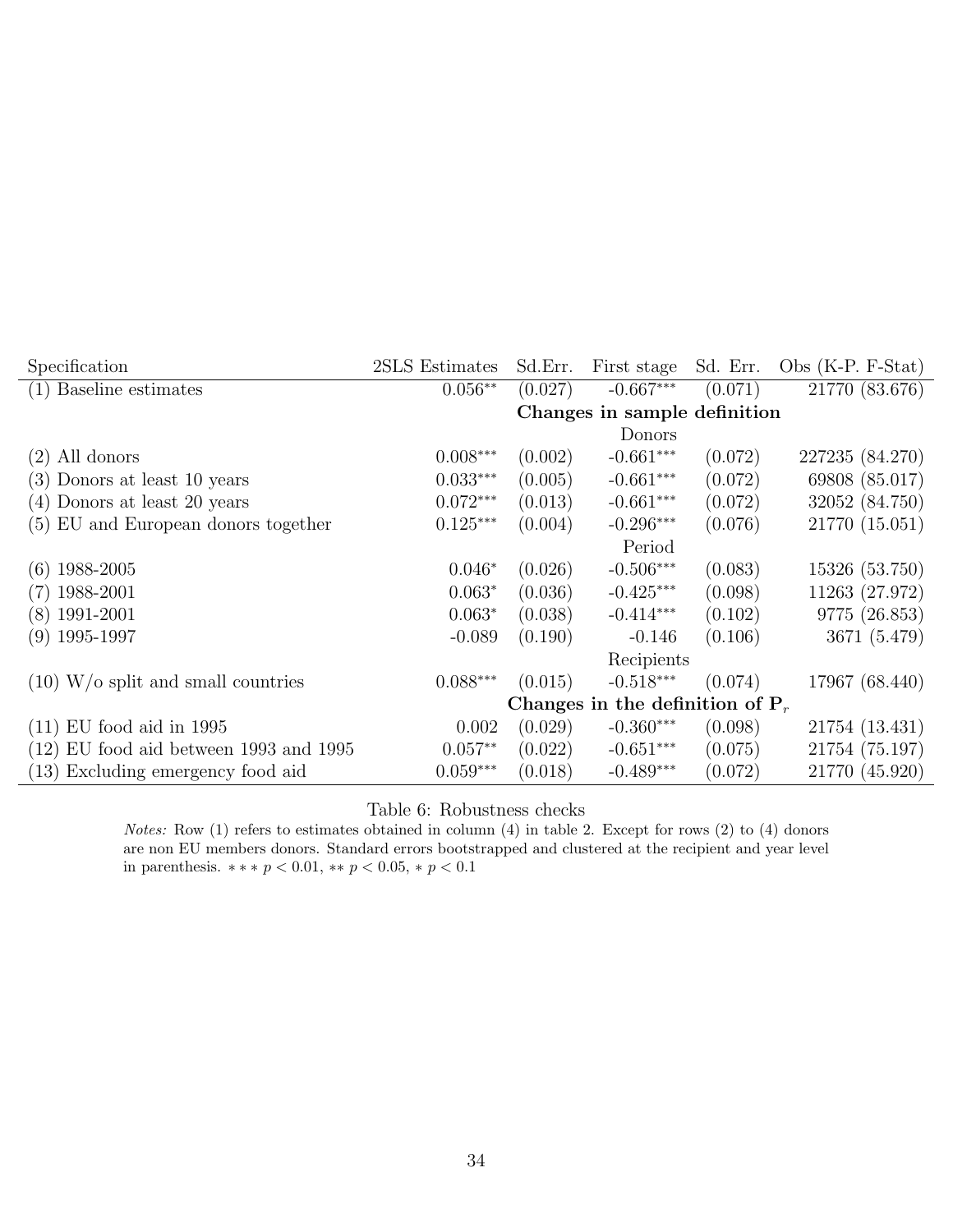|                                                                              | 2SLS                   |         | First stage        |          | Reduced form       |          |
|------------------------------------------------------------------------------|------------------------|---------|--------------------|----------|--------------------|----------|
|                                                                              | Estimates              | Sd. Em. | Estimates Sd. Err. |          | Estimates Sd. Err. |          |
| $(1)$ Reform in 1992 (period 1988-1995)                                      | $-0.475$               | (20.56) | $-0.0763$<br>16199 | (0.0610) | $0.0876***$        | (0.0157) |
| Observations (K-P. F-Stat)                                                   | (1.564)                |         |                    |          | 16199              |          |
| (2) Reform in 2003 (period 1996-2011)                                        | $-0.282$               | (4.935) | 0.00773            | (0.0493) | $0.0718**$         | (0.0252) |
| Observations (K-P. F-Stat)                                                   | 6588 (0.031)           |         | 6588               |          | 6588               |          |
| 99(3) Dependent variable: All EU development aid                             |                        |         |                    |          | 0.0418             | (0.0943) |
| Observations                                                                 |                        |         |                    |          | 21770              |          |
| $(\text{millions of } $)$<br>(4) Dependent variable: EU agricultural imports |                        |         |                    | $-0.031$ | (0.5680)           |          |
| Observations                                                                 |                        |         |                    |          | 21770              |          |
|                                                                              | Tahle 7: Placeho Texts |         |                    |          |                    |          |

Table 7: Placebo Tests

*Notes:* Controls as column (4) in table 2. The sample is non EU member donors. Standard errors bootstrapped and clustered at the recipient and year level. \*\*  $p < 0.01$ , \*\*  $p < 0.1$ Notes: Controls as column (4) in table 2. The sample is non EU member donors. Standard errors bootstrapped and clustered at the recipient and year level.  $\ast \ast p$  < 0.01,  $\ast \ast p$  < 0.05,  $\ast p$  < 0.1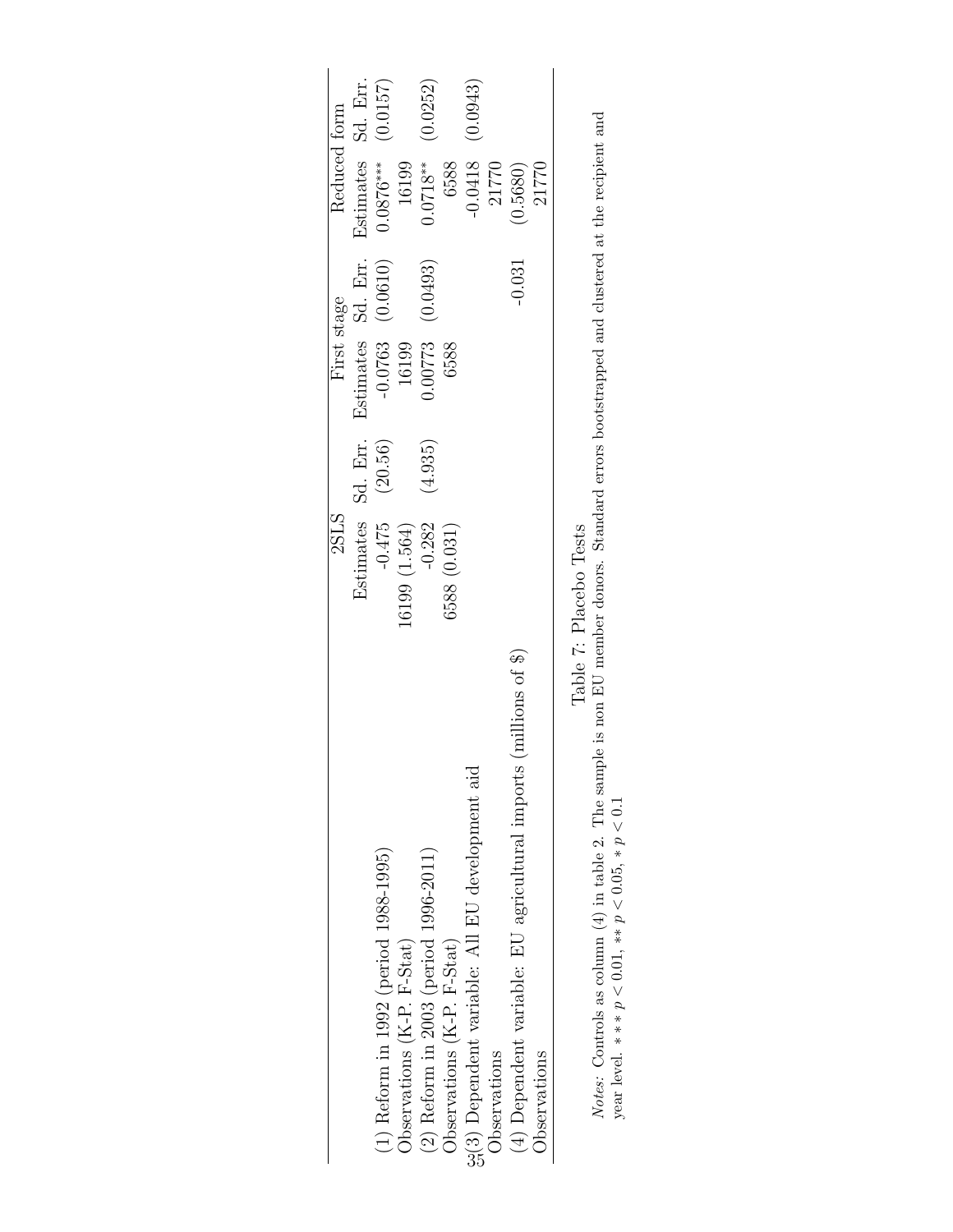# A DESCRIPTIVE STATISTICS

Figure A.1 provides the annual average quantities received by EU recipients. Table A.1 provides descriptive statistics on control variables.



Figure A.1: Average quantity received from the EU by EU recipient countries (in metric tons)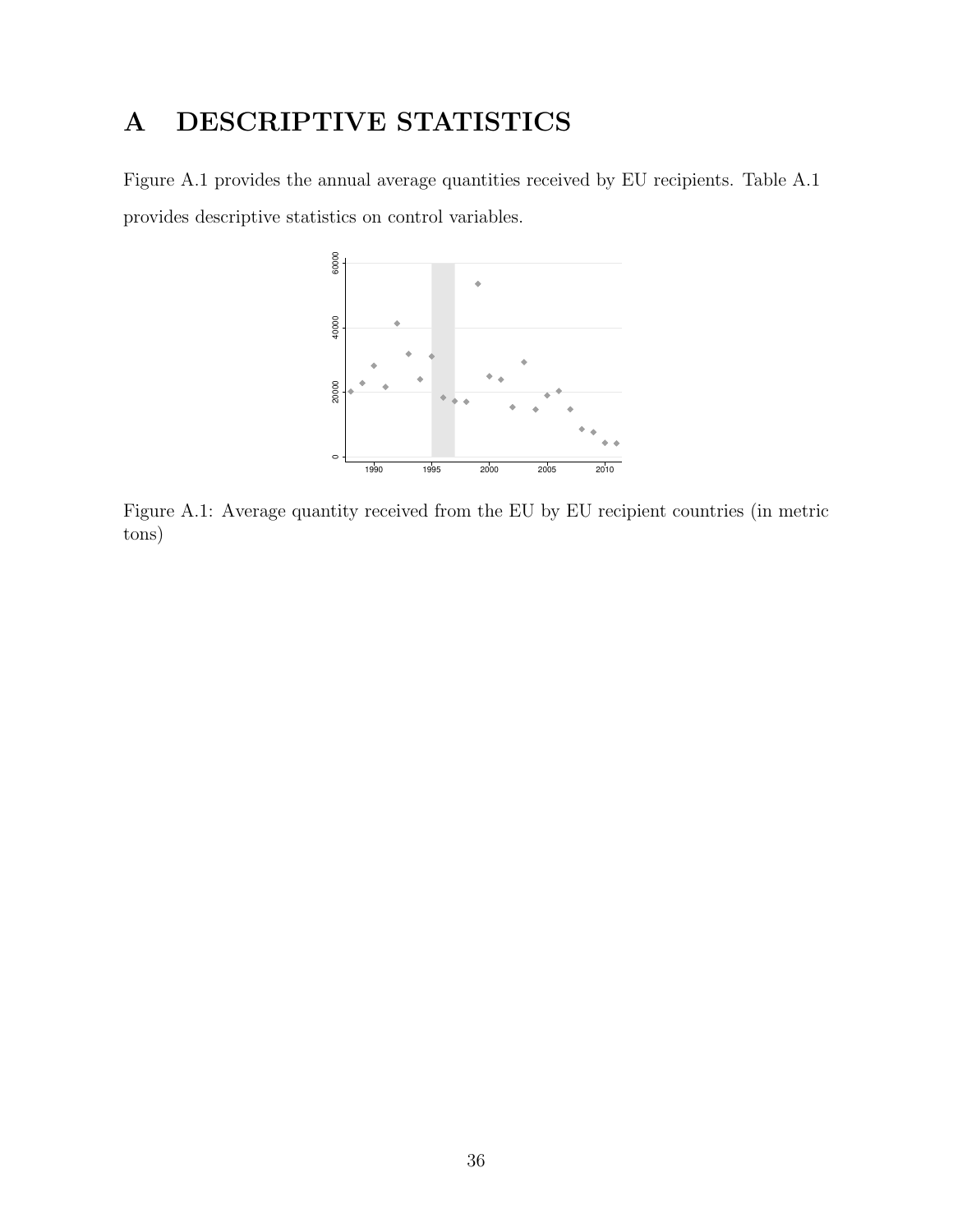| Variable                                                                                                                                                                                                                                                                                                                                                                                                                                                     | Obs   | Mean      | Std. Dev.        | Min                | Max                                                 |
|--------------------------------------------------------------------------------------------------------------------------------------------------------------------------------------------------------------------------------------------------------------------------------------------------------------------------------------------------------------------------------------------------------------------------------------------------------------|-------|-----------|------------------|--------------------|-----------------------------------------------------|
| Receive EU food aid                                                                                                                                                                                                                                                                                                                                                                                                                                          | 2598  | 0.43      | 0.49             |                    |                                                     |
|                                                                                                                                                                                                                                                                                                                                                                                                                                                              | 21410 | 0.27      | 0.44             |                    |                                                     |
| $\begin{array}{l} \mbox{Reeive food aid from other donor}\\ \mbox{UN index}_{drt}\\ \mbox{ADy disaster}_{rt}\\ \mbox{Any diskter}_{rt}\\ \mbox{Any neighbor conflict}_{rt}\\ \mbox{Refuges in recipient country}_{rt}\\ \mbox{Repulation (millions)}_{rt}\\ \mbox{COP per capital}_{rt}\\ \mbox{C1P per capital}_{rt}\\ \mbox{Democratic index}_{rt}\\ \mbox{Democratic index}_{rt}\\ \mbox{Doltical right}_{rt}\\ \mbox{Civil liberies}_{rt}\\ \end{array}$ | 21410 | $0.65\,$  | 0.21             | 0.00               | $1.00\,$                                            |
|                                                                                                                                                                                                                                                                                                                                                                                                                                                              | 21410 | $18.75$   | 93.18            | 988.41             | 4,322.80                                            |
|                                                                                                                                                                                                                                                                                                                                                                                                                                                              | 2598  | 0.64      | 0.48             | $0.00\,$           |                                                     |
|                                                                                                                                                                                                                                                                                                                                                                                                                                                              | 2598  | 0.24      | 0.42             | 0.00               | $\begin{array}{c} 1.00 \\ 1.00 \\ 0.01 \end{array}$ |
|                                                                                                                                                                                                                                                                                                                                                                                                                                                              | 2598  | 1.04      | 1.23             |                    |                                                     |
|                                                                                                                                                                                                                                                                                                                                                                                                                                                              | 2598  | 85,109.03 | 299981.29        | 0.00               | $4.40e + 06$                                        |
|                                                                                                                                                                                                                                                                                                                                                                                                                                                              | 2597  | $43.68$   | 154.02           | $0.32$<br>$-14.72$ | 1,344.13                                            |
|                                                                                                                                                                                                                                                                                                                                                                                                                                                              | 2591  | $-8.91$   | $2.09$<br>$0.22$ |                    | $-3.79$                                             |
|                                                                                                                                                                                                                                                                                                                                                                                                                                                              | 2597  | 0.22      |                  | 0.00               | $1.61$                                              |
|                                                                                                                                                                                                                                                                                                                                                                                                                                                              | 2598  | 218548.61 | 526837.20        | $0.00\,$           | $-0.3e + 0.7$                                       |
|                                                                                                                                                                                                                                                                                                                                                                                                                                                              | 2598  | 2.02      | 6.35             | $10.00$            | $10.00\,$                                           |
|                                                                                                                                                                                                                                                                                                                                                                                                                                                              | 2598  | $4.08$    | 1.98             | 1.00               | $7.00\,$                                            |
|                                                                                                                                                                                                                                                                                                                                                                                                                                                              | 2598  | 4.04      | 1.56             | 00.1               | $7.00\,$                                            |
| Notes: Descriptive statistics based on sample from column $(4)$ of table 2.                                                                                                                                                                                                                                                                                                                                                                                  |       |           |                  |                    |                                                     |

| $-1$<br>$\frac{1}{5}$<br>í<br>0.00010111170 |  |
|---------------------------------------------|--|
| ŀ                                           |  |
| )<br>2<br>م                                 |  |